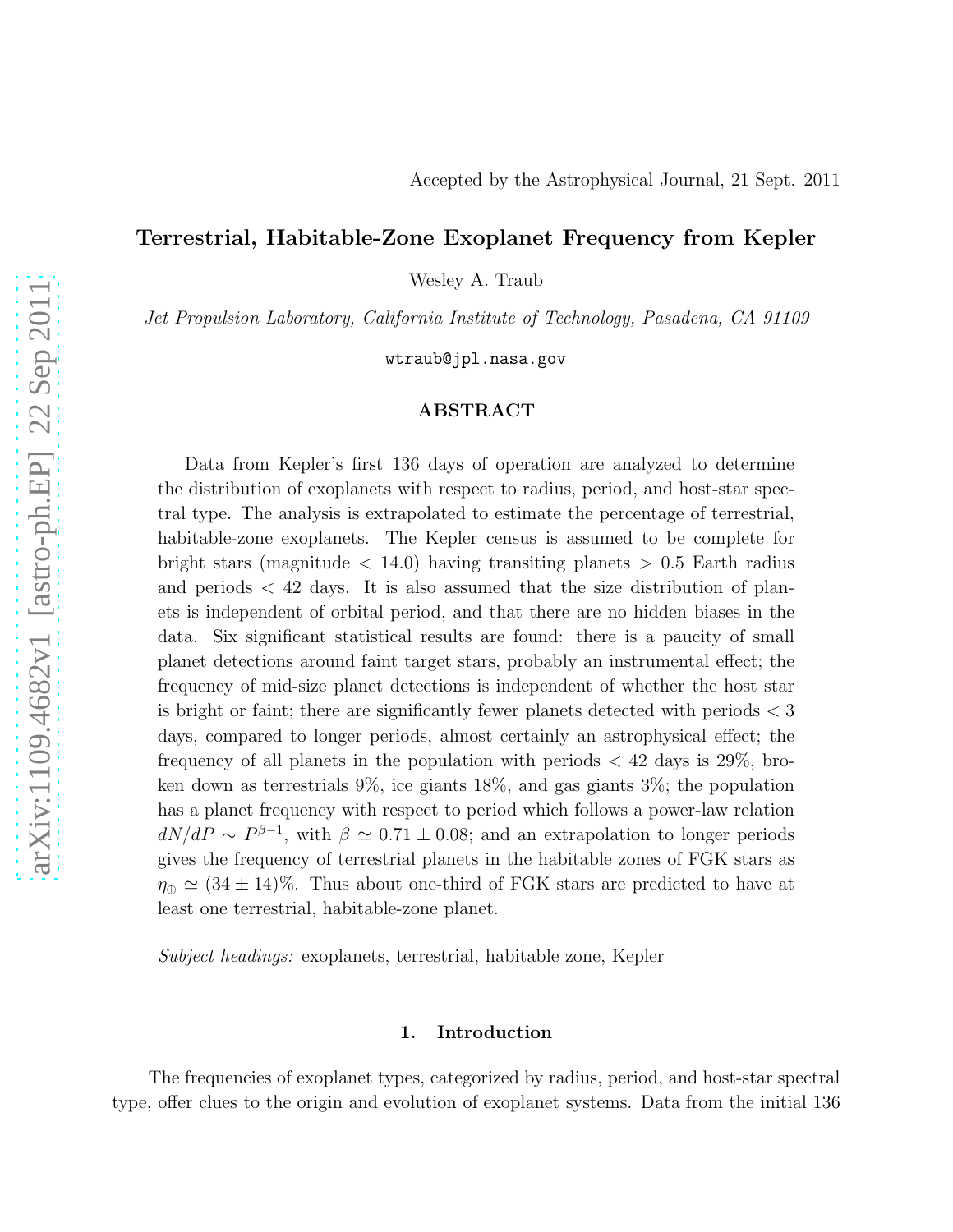days of the Kepler mission are particularly valuable because they form a large and relatively complete sample, even at this early phase of operation. This paper examines the Kepler database to estimate the frequencies of each planet category, and extrapolates the data for an estimate of  $\eta_{\oplus}$ , the frequency of terrestrial planets in habitable zones around their host stars.

Since a major goal of the Kepler mission is to estimate  $\eta_{\oplus}$ , it is worthwhile early in the mission to analyze the data for this quantity. In addition, careful study of the data gives hints about how the mission is performing. All this information will be useful in guiding future decisions on data analysis methods and mission operations.

This paper discusses the sample database (Sec. [2\)](#page-1-0), bias estimation (Sec. [3\)](#page-2-0), the radius and period distributions in the sample (Secs. [4,](#page-5-0) [5,](#page-8-0) [6\)](#page-9-0), the radius and period distributions in the population (Secs. [7,](#page-10-0) [8,](#page-11-0) [9\)](#page-12-0), and the habitable zone and estimated  $\eta_{\oplus}$  (Secs. [10,](#page-14-0) [11\)](#page-15-0).

#### 2. The Sample Database

<span id="page-1-0"></span>In Borucki et al. (2011), hereafter "B2011", the database lists planetary candidates discovered during the first 136 days of observation by the Kepler mission. In particular, Table 1 in B2011 lists the host star characteristics, and Table 2 lists the planetary candidates with their characteristics. Hereafter the terms "planets" or "exoplanets" will be a shorthand for the more conservative term "planetary candidates" used by the Kepler team.

The combined database has 1235 planets. For this paper, the following planets are removed: 16 labeled as single transits; 20 with host stars hotter than 6500 K; and 240 with hosts cooler than 5000 K. For present purposes the stars are defined to have these temperature ranges "K" (5000-5499 K), "G" (5500-5999 K), and "F" (6000-6499 K). In each sub-sample the number of planets is  $F(159)$ ,  $G(475)$ , and  $K(325)$ , with a total  $FGK(959)$ . Using Table B1 from Grey (2008), these ranges correspond to the standard spectral types as follows: "F"  $\approx$  F5-F9; "G"  $\approx$  G0-G7; and "K"  $\approx$  G8-K2. Hereafter, the quotation marks are dropped.

The number of target stars is estimated [\(http://archive.stsci.edu\)](http://archive.stsci.edu) using the following search qualifiers and values: cadence (long cadence, 29.4 min.), star radius (< 10 solar radius), and quarter (2nd). The resulting number of target stars is 153,196, which agrees exactly with the number stated in B2011. The FGK subset has 113,644 stars, about 74% of the original sample. The breakdown by spectral class is F (20,406), G (55,595), and K (37,643). For perspective, the overall frequency of detection of all planets around FGK stars is then  $959/153$ ,  $196 \simeq 0.63\%$ .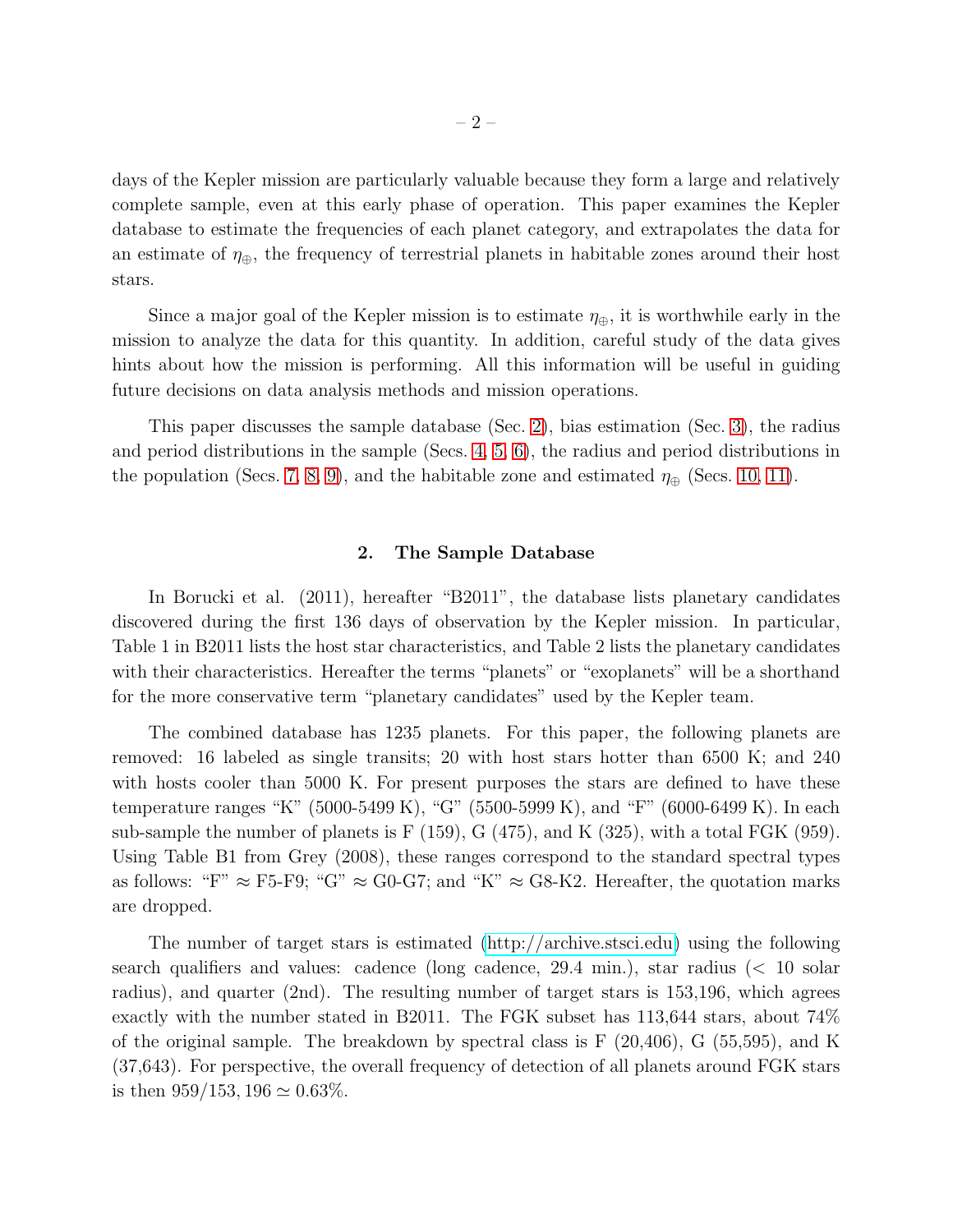The star masses and surface gravities in the sample have ranges significantly larger than the narrow limits of textbook main-sequence dwarf stars, but are close enough to luminosity class V to be labeled as such. Overall the 959-planet sample seems to be a good approximation of the target class often called "Sun-like FGK stars".

Hereafter r refers to planet radius in units of  $r_{\oplus} = 6378$  km, and listed in B2011 to the nearest 0.1. The planet orbital period is  $P$ , in days, listed in B2011 to many significant figures.

Following standard statistical practice, the numbers of planets in the observed *sample* are denoted by lower-case n, and the estimated numbers of planets in the parent *population* are denoted by upper-case N. Logarithms denoted by *ln* are base e.

"Terrestrial, habitable-zone" planets are defined here in terms of radius and surface temperature. Terrestrial planets are taken to be those with  $0.5 \le r \le 2.0$ , corresponding to roughly 0.1-10 Earth masses (Lunine et al,, 2008). For reference, the average radius of Uranus and Neptune is 3.9, Saturn is 9.4, and Jupiter is 11.18 (equatorial radius). For convenience the dividing line between ice and gas giants is taken to be  $r \leq 8$ . Thus three radius ranges are defined: small (terrestrial), medium (ice giant), and large (gas giant).

The habitable zone (HZ) is the region around a star where liquid water could exist on the surface of a planet. This paper adopts three ranges of star-planet separation that have been proposed as HZ limits, as discussed in Sec. [10.](#page-14-0)

<span id="page-2-0"></span>References to bright or faint stars in this paper are a shorthand for apparent brightness or faintness, not absolute.

### 3. Bias Estimation

It is important to understand the biases that may exist in the database. In this context, a bias is defined as a difference in character between the observed sample and the actual parent population. As noted in Sec. [2,](#page-1-0) the sample here is the set of transits and candidate planets in the Kepler database. The parent population is the set of actual planets in orbits around Kepler's target stars.

In order to draw valid statistical conclusions, one must either explicitly compensate for a known bias, or make an assumption about the importance of a potential bias. The bias analysis in this paper is based solely on the explanations in B2011, and on the initial assumption that all the data in the database are valid. No corrections are made for either over-counting (e.g., false positives) or under-counting (e.g., missing events owing to poor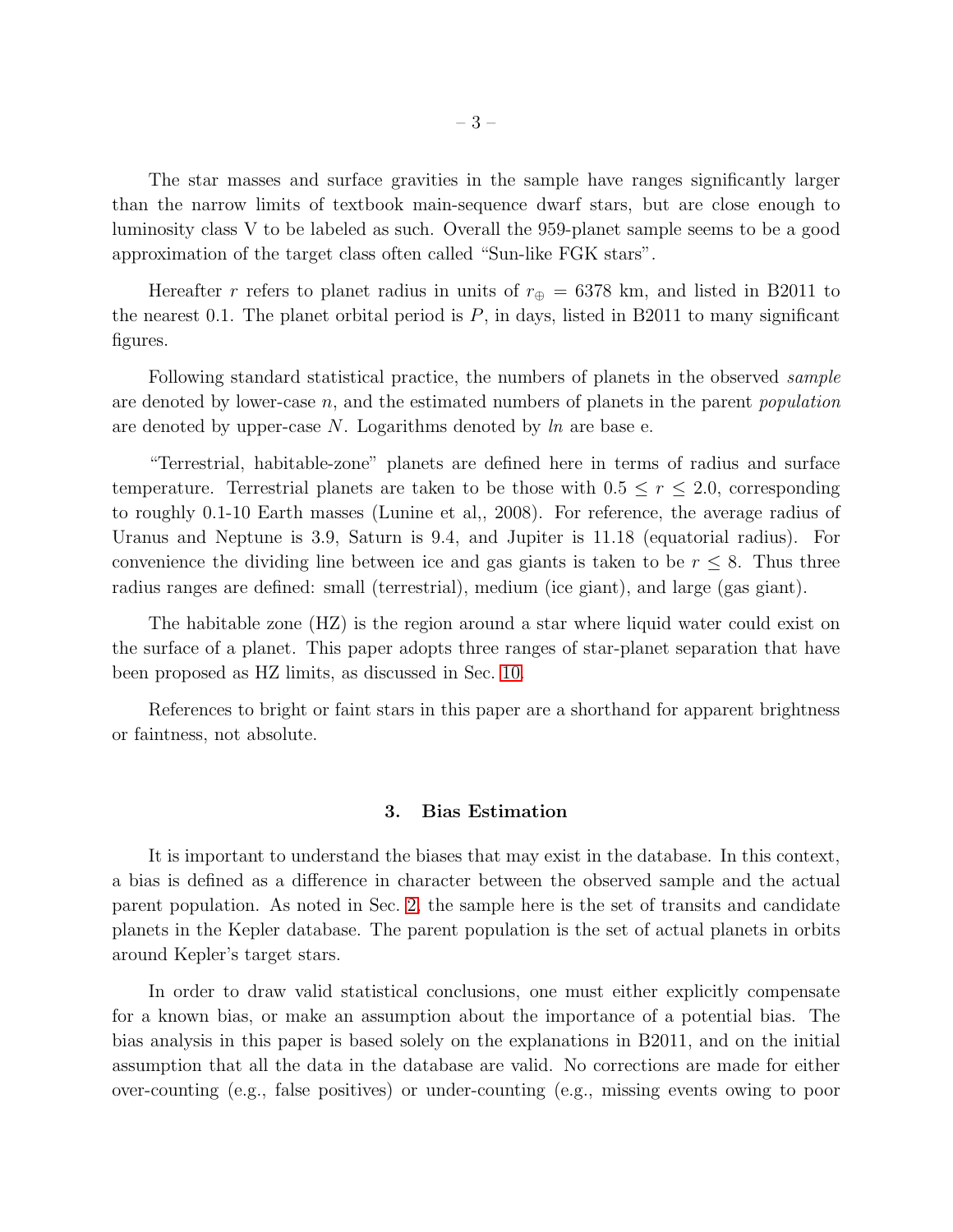detection in low signal-to-noise cases). Also, no attempt is made to go outside the database itself, by using *a priori* estimates of signal and noise, for example, in order to estimate the completeness of the period or radius data.

To be explicit, here is a list of some known or potential biases, and the corresponding assumptions to ignore them, or actions to mitigate them, as taken in this paper. See the Kepler Data Release Notes (Christiansen, 2011) and Kepler Input Catalog (Brown et al., 2011) for explanatory details and extensive discussion of these and related points.

Field-of-view bias. Are the Kepler stars and planets representative of the solar neighborhood, where we expect to find and characterize planets someday, or is there a bias owing to the different galactic location? The Kepler field of view (FOV) subtends a very small part ( 0.3%) of the sky, with a median target-star distance on the order of a kpc. Therefore the Kepler target stars are certainly not in the immediate neighborhood of the Sun, so they may not be representative of the solar neighborhood. However they are approximately at the Sun's distance from the galactic center. Thus in terms of whether the Kepler population is representative of the solar neighborhood, there may be a bias, but it is usually assumed to be zero.

Magnitude-limit bias. The Kepler sample is magnitude limited, not volume limited, so high-luminosity stars in the sample will tend to be farther away than low-luminosity ones. However under the assumption that distant stars have the same statistical properties as nearby ones, per the FOV bias discussion above, and under the assumption that the Kepler stars are all at distances well within the galaxy, this too is assumed here to produce a zero bias.

Active-star bias. Active stars have random brightness fluctuations on time scales that include transit times, adding noise to the photometric signal, reducing the likelihood of detecting a planet, especially a small one. The Kepler team finds that giant stars have significantly more noise than dwarf stars (Christiansen, 2011), and that even dwarf stars have about 30% greater photometric noise than expected on the basis of previous observations of the Sun (Dunham et al., 2011; Gilliland et al. 2011). The result is that small planets are less likely to be found around active stars. The effect of this noise is included in the transit detection algorithm because there is a signal-to-noise threshold requirement, but the bias against active stars is not compensated. An *a-posteriori* correction for this effect could be attempted after the Kepler mission is completed and more statistical information is in hand. For the present paper, a zero bias is assumed.

Star-spot bias. Noise from star spots is similar to active-star photometric noise, but at lower temporal frequency, so the active-star discussion applies here as well. A zero bias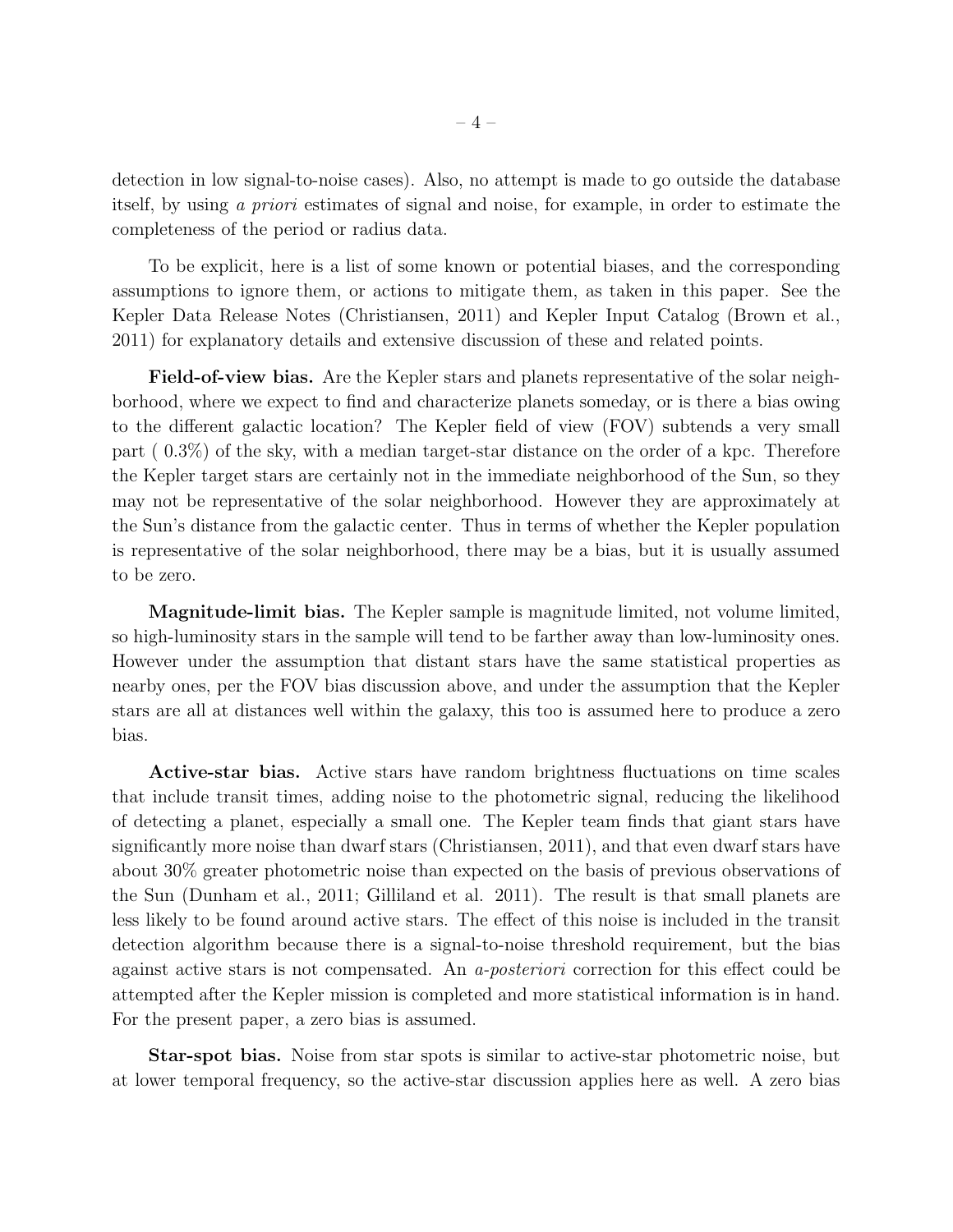is assumed in this paper.

Stellar-parameter bias. The estimated planet radius depends directly on the assumed stellar radius, so any bias in the latter propagates to the former. In the sense that a class of stars might tend to have a bias in stellar radius, the planets around those stars will be similarly biased. Likewise the estimated planet semi-major axis depends directly on the assumed stellar mass, so similar considerations apply. Further, the assumed stellar luminosity affects the derived location of the habitable zone. Limb darkening also will affect the derived planet radius, especially for near-grazing transits. In this paper a zero bias is assumed for all stellar parameters.

Spectral-class bias. A combination of other biases in this list against individual properties which define the spectral class of a star could result in an erroneous conclusion regarding, for example, the prevalence of planets around a given spectral type. In the absence of evidence to the contrary, this paper assumes a zero bias.

Impact-parameter bias. The probability of a transit depends on the assumed stellar radius and on the assumption that all transits across the disk are equally detectable. However a grazing transit will generate a smaller photometric signature than an equatorial transit, so the effective stellar radius for calculating the probability of a transit will be less than the actual radius, and this ratio will depend on the signal and noise in a way that could be estimated. For the present paper, the maximum impact parameter is taken to be the stellar radius, so a zero bias is assumed.

False-positive bias. The elimination of false-positive detections from background eclipsing binary stars is a major consideration in the Kepler data pipeline. This bias may tend to increase for fainter stars, owing to the low signal-to-noise in these cases. It is possible that this type of bias exists in the present database, where an excess of giant planets is suspected around the fainter stars, as discussed in Sec. [4.1.](#page-5-1) The present paper avoids this bias by considering only the brighter stars, and looking mainly for small-radius planets.

Planet-radius bias. The existence of a finite noise level directly affects the detection threshold and therefore limits detection of the smallest planets. It is likely that this effect exists in the present database, where a paucity of small planets is suspected around faint stars as compared to brighter ones (Sec. [4.1\)](#page-5-1). This is a type of bias that could be modeled in the future, when more is known about the actual noise in the data and the detection algorithm. The present paper avoids this bias by basing its final results on the bright stars alone. However there still could remain a bias against small planets around those stars as well, so in that sense the actual number of planets in the population might be larger than estimated here.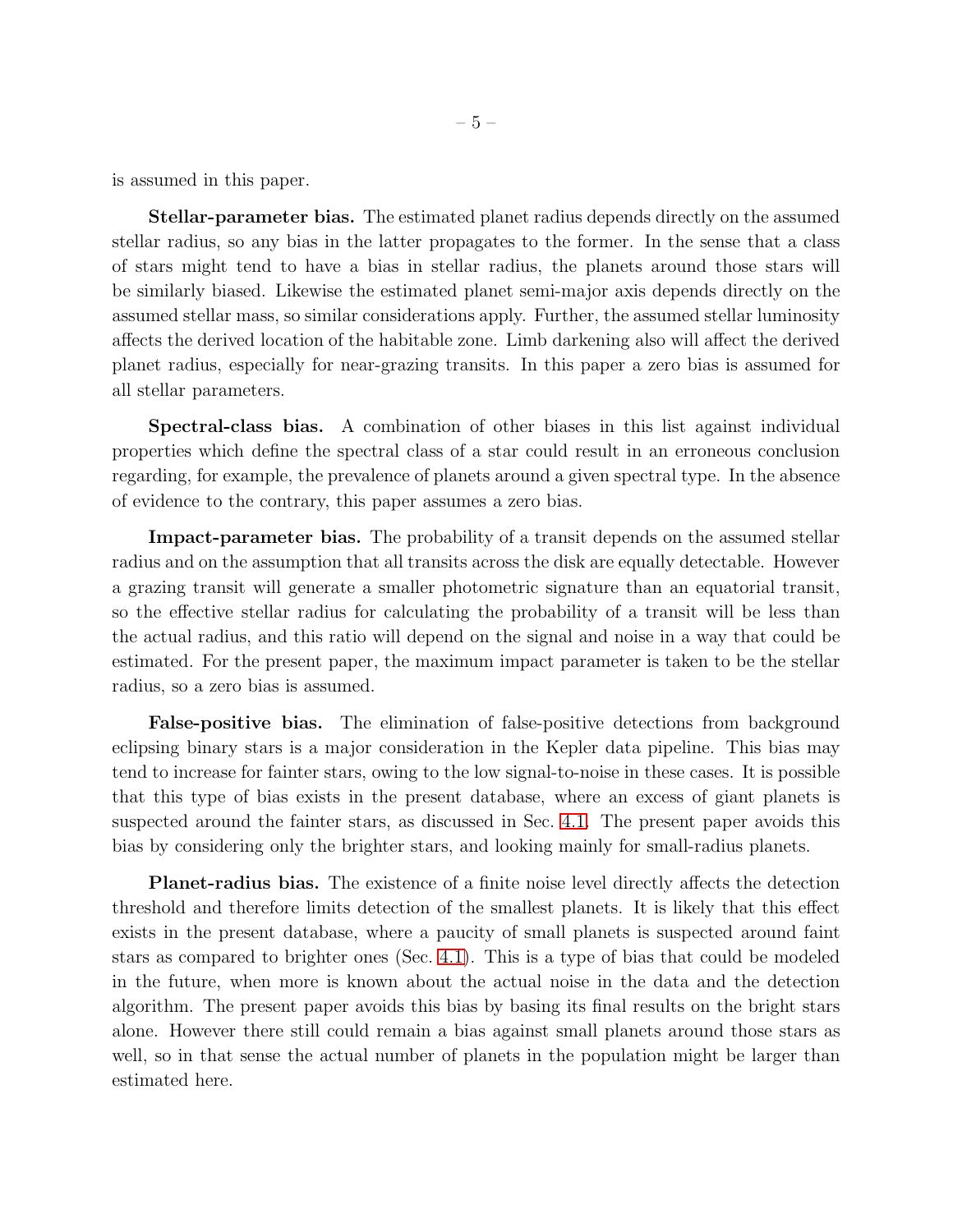Period-completeness bias. The Kepler team uses the rule that a minimum of three transits is required for a candidate planet detection. If only one or two are seen, there is great uncertainty about the planet. Likewise, if the detection algorithm does not perfectly adapt itself to the separate quarters of observations, between which the Kepler spacecraft rolls a quarter turn, and after which the stars fall on different detectors, then the likelihood of finding three consecutive transits is reduced. This is the situation for the present database, although it probably will be remedied in future releases. The present database does contain transits with periods greater than one-third of the relevant mission length. However these transits were discovered in an *ad hoc* manner, so there is no guarantee of completeness for these longer periods (B2011). For this paper, only periods of less than 42 days are considered, although for completeness all periods are shown in some plots. The restriction to periods less than 42 days is an important feature of this paper.

Distribution-function bias. It is sometimes assumed that the frequency distribution of planets in the population can be modeled in terms of separable functions of spectral type, period, and radius (or mass). This is a mathematical convenience that is allowable only because currently there is no strong theoretical or observational evidence to the contrary. However as more data are accumulated from Kepler, radial velocity, and exoplanet microlensing observations, this convention will be tested and possibly replaced. Nevertheless at present the bias introduced by this assumption is unavoidable, and it is so noted in this paper.

Mission-length bias. The three-transit rule means that the Kepler mission length must be at least three times the length of the period of planets in the outer parts of the habitable zones, in order to fully sample those zones. A shorter mission means that shortperiod data will need to be extrapolated to longer periods in order to estimate  $\eta_{\oplus}$ , for example. Although this paper does carry out such an extrapolation (Sec. [11\)](#page-15-0), there is uncertainty in doing so. The bias incurred by extrapolation is entirely unknown, so in the present paper we merely note this uncertainty but do not attempt to make any corrections.

## 4. Radius Distribution in the Sample

#### 4.1. Radius bias: magnitude dependence

<span id="page-5-1"></span><span id="page-5-0"></span>As mentioned in B2011, there is a possible bias in the database owing to the fact that the signal to noise ratio decreases as the Kepler magnitude  $K_p$  increases. To search for a sign of this bias, the 959-planet sample is subdivided into 4 bins of target-star magnitude, with 136 stars in the  $K_p$  range (10, 12.999), 213 stars in the range (13.0, 13.999), 315 in the range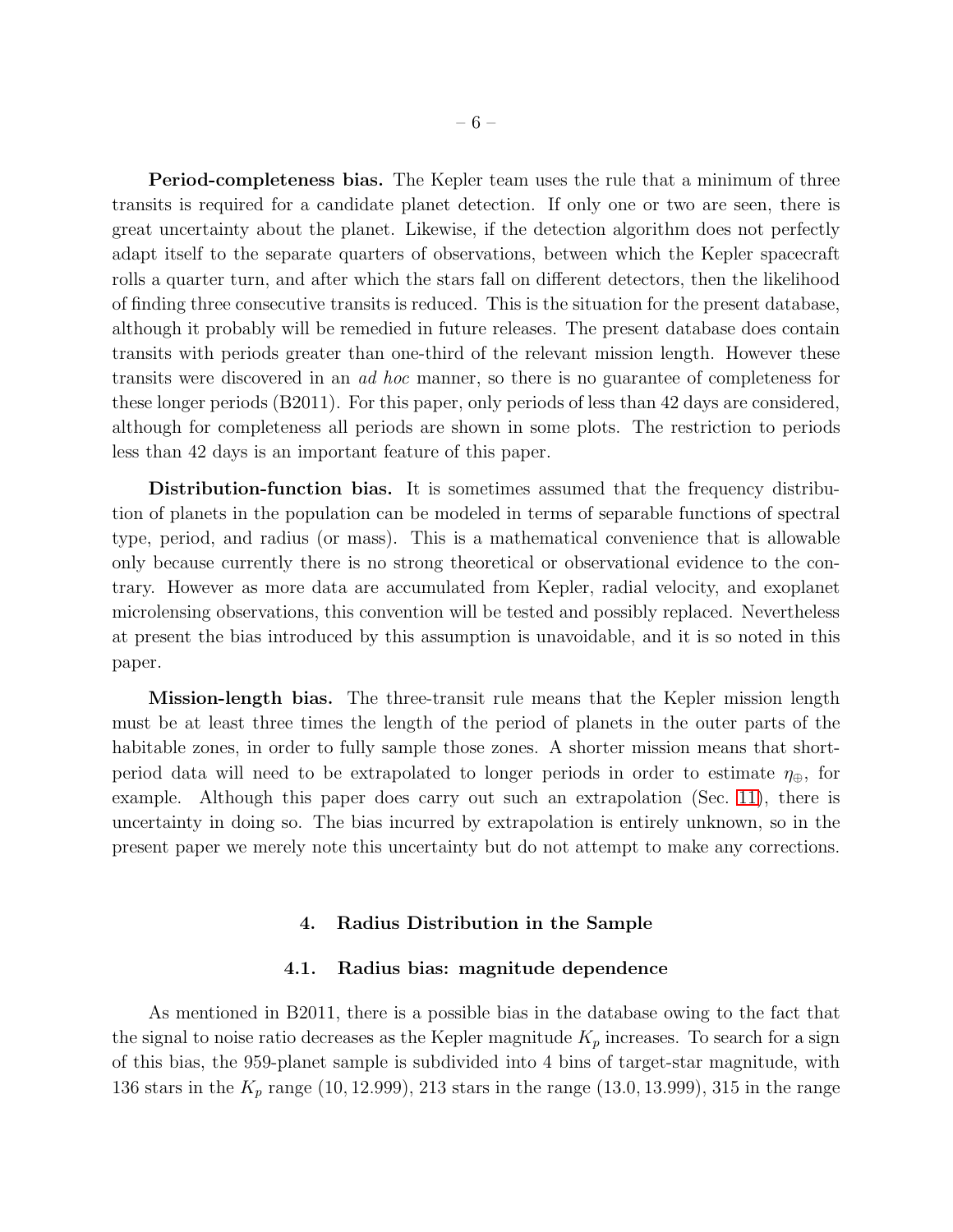(14.0, 14.999), and 288 in the range (15.0, 15.999). The 6 stars brighter than 10.0 and the 1 star fainter than 16 are ignored. In each magnitude range, planets in 5 radius ranges are counted. The bins in magnitude and radius are chosen to give roughly similar numbers in each category, to aid statistical comparison. The data are listed in Table [1,](#page-18-0) and the fraction  $n(\Delta r)/n$ (all-r) in each radius group  $\Delta r$  is plotted in Fig. [1.](#page-22-0)

In the plots for the middle three groups (radii 1.5-2.0, 2.1-3.0, and 3.1-8.0), the fraction of planets in the sample is approximately constant in going from Kepler magnitude 10 to 16, as judged by the overlap or near-overlap of the error bars in each sub-group. However for the smallest and largest planets the case is different.

For the smallest planets (radii 0.6-1.4), there is a highly significant drop in planets detected around the faintest stars  $(K_p = 14 \text{ to } 16)$  compared to the numbers found around brighter stars. This is a clear sign of the radius bias mentioned in B2011. Quantitatively, from this figure it appears that the break point is close to  $K_p = 14$ . For convenience in this paper, "bright" Kepler stars are defined as those with  $K_p < 14.0$ , and "faint" stars are defined as those with  $K_p \geq 14.0$ . The bright star sample may still be incomplete in terms of the smallest planets, but in this paper the sample is assumed to be complete. The faint sample is not complete, and therefore will be ignored for the purpose of estimating numbers of planets in the population (Secs. [7-](#page-10-0)[11\)](#page-15-0).

In each panel of Fig. [1](#page-22-0) the average number of stars in the bright group is indicated by a horizontal dotted line. If there is no bias, then the faint groups should lie within about  $1\sigma$  of the dotted line. The middle three radius groups are seen to be consistent with this average (see also Sec. [4.3\)](#page-7-0), but the smallest radius planets around faint stars are seen to be 5 to 10  $\sigma$  below that line, and are therefore highly significant.

For the largest planets (radii 8.1-39.7), there are significantly more planets detected around faint stars than bright ones. There is no obvious astrophysical reason for this effect, although one explanation might be that false positives are being picked up from background eclipsing binaries. It could be more difficult to differentiate eclipsing binaries from planetary transits when the target star is relatively faint. If this apparent excess is indeed the case, then the detection of about 41 events out of 959 suggests that the rate of unrecognized false positives is around 4%; this is much lower than the value of about 50% mentioned in the original data release (Borucki et al., 2010), but more in line with what B2011 says is the "substantially smaller" rate expected in the current database.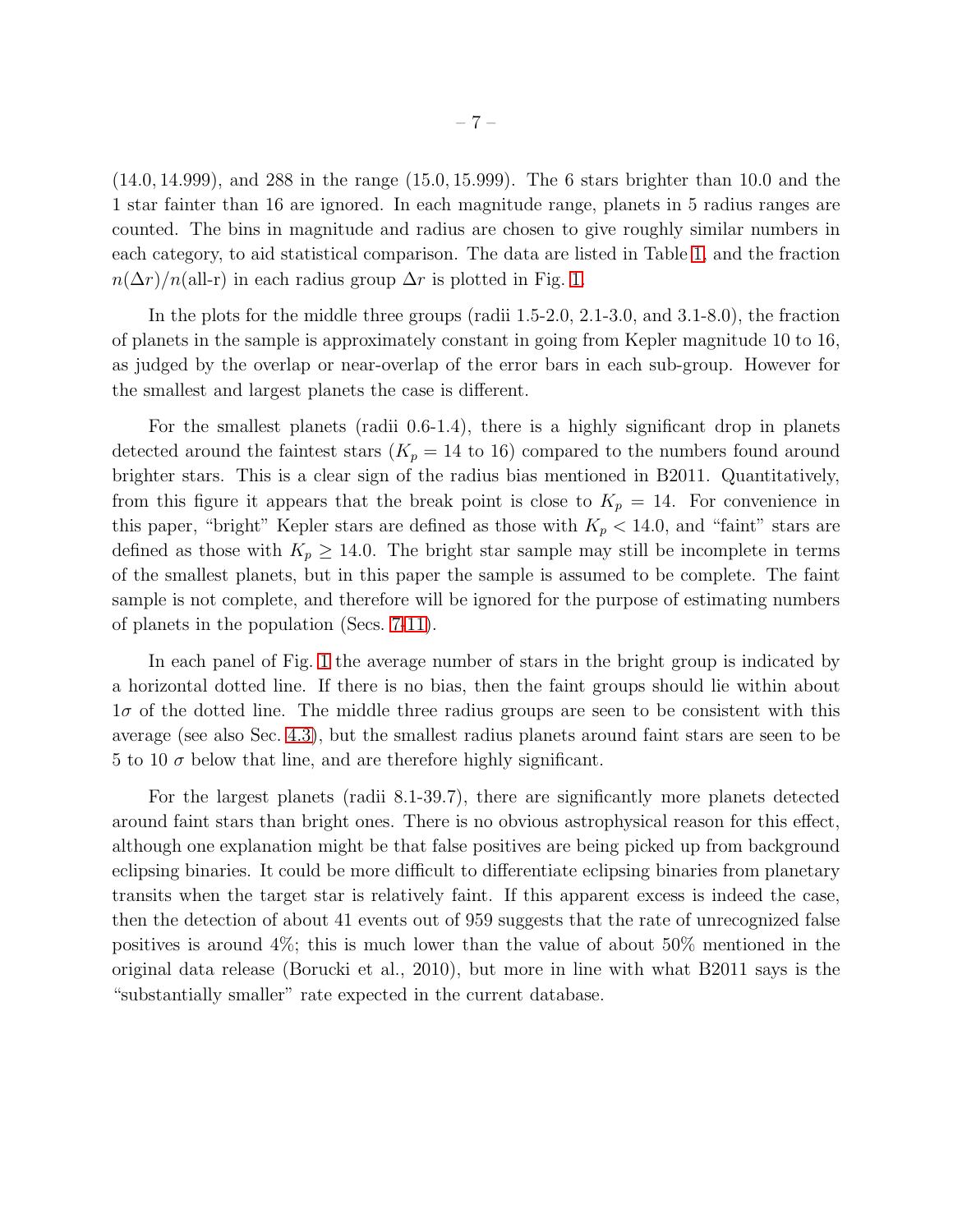#### 4.2. Radius bias: mid-size planets

<span id="page-7-1"></span>This section extends the analysis in Sec. [4.1](#page-5-1) of the absolute numbers of mid-size planet transits as a function of star magnitude, to ask if the relative numbers in the sample have any dependence on host star brightness. Column 8 in Table [1](#page-18-0) shows the basis number of stars  $N_{\star}$  observed by Kepler in each magnitude range from 10 to 16. Periods are limited to 42 days. The mid-size planets, those with radii in the range 1.5 to 8.0, should be free of the apparent bias at the small and large ends of the radius scale. The ratio of the number of these well-measured planets to the basis number of stars is listed in the last column of Table [1,](#page-18-0) along with the Poisson uncertainty.

Three of the 4 magnitude groups have excellent agreement on the number of detected planets per star, consistent with an average of  $(0.44 \pm 0.04)\%$ , within the uncertainties. In these 3 groups there does not appear to be any trend, and certainly not a significant trend toward fewer detections at faint magnitudes, as one might expect. However in the remaining group, for magnitude-14 stars, the number of planets jumps up to  $(0.64 \pm 0.04)\%$ , well above the average of the other groups. Averaging the two faint bins together gives a ratio of  $(0.50 \pm 0.02)\%$ , which is just within  $1\sigma$  of the bright group average of  $(0.46 \pm 0.03)\%$ , so it appears that there is no evidence for a bias against detection of the mid-range of planet radii, 1.5 to 8.0 Earths, when comparing bright and faint target stars. The overall frequency of mid-size planet detection is  $(0.49 \pm 0.02)\%$  for all FGK bright and dark targets combined. For comparison, this is smaller than the frequency of detection of all planet sizes in the sample, 0.63%, from Sec. [2,](#page-1-0) the difference being that the smallest and largest planets are not included.

#### 4.3. Radius bias: bright vs faint stars

<span id="page-7-0"></span>Since the analysis in Sec. [4.1](#page-5-1) showed that there is a fairly well-defined transition at  $K_p \simeq 14.0$  beyond which small planets appear to be incompletely sampled, it is worthwhile to look at the overall radius distribution in the sample and to see how it depends on the bright and faint regimes.

To do this, the 959 planets in the FGK database, with periods less than 42 days, are binned into bins of equal size in  $log(r)$  space, in steps of  $\Delta log(r) = 0.15$ , anchored at  $r = 1$ , and listed in column 2 of Table [2.](#page-18-1) The breakdown into 355 bright and 604 entries is shown in columns 3 and 4. The radius data are visualized in Fig. [2,](#page-23-0) where the upper panel shows the total number (bright plus faint) of planets in each radius bin.

To see if there is any bias in the sample, in going from bright to faint targets, the lower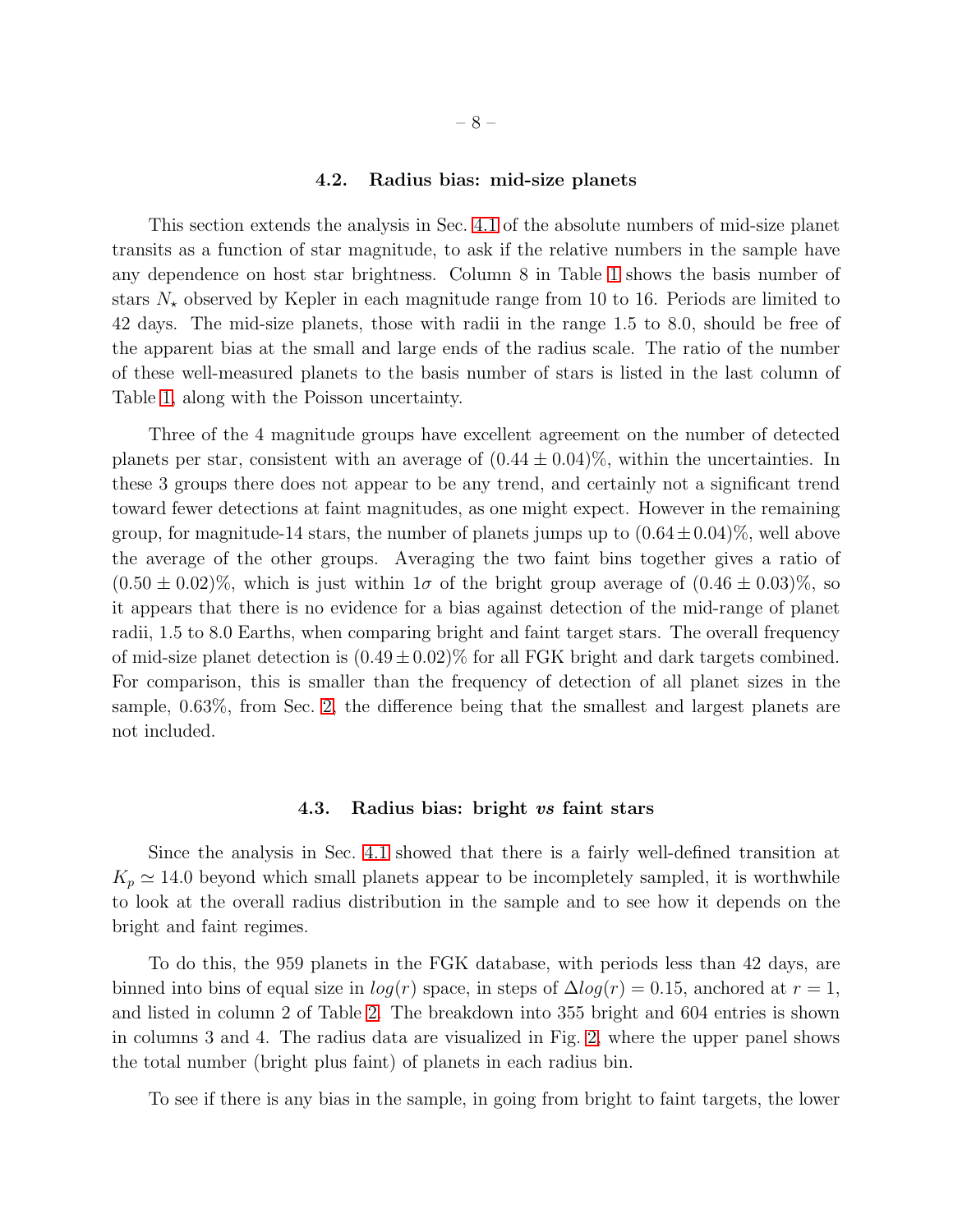panel in Fig. [2](#page-23-0) shows the ratio faint/bright in each radius bin, normalized to the total number in each range, along with Poisson error bars. For reference, note that across the mid-radius ice-giant group, and for one bin on either side, the ratio is essentially flat within the noise; this shows that Kepler is detecting planets around bright and faint stars equally well, across this range of planet radii. This is in agreement with Sec. [4.2.](#page-7-1) However there are exceptions at the small- and large-planet ends of the distribution, as discussed next.

As was seen in Sec. [4.1,](#page-5-1) many more small planets  $(r < 10^{0.15} = 1.41)$  are detected around (apparently) bright stars than faint ones. There is no astrophysical reason for this to happen, unless somehow there is a spectral-type bias in the detections, which cannot be discerned from the current data alone. The most likely reason for this difference is that small planets around faint stars are being missed by the data analysis algorithm. In this range, a total of 38 small planets around faint stars are detected, whereas about  $100 \pm 13$  should have been seen, based on the bright-star numbers. This suggests that the detection efficiency for small planets around faint stars is only about  $(38 \pm 6)\%$  of the efficiency around bright stars.

To conclude this section, the data show that the database is biased against small planets  $(r < 1.4)$  around faint stars  $(K_p \ge 14.0)$ , so for the remainder of this paper the sample basis will be the bright star  $(K_p < 14.0)$  subset. There are 35,896 FGK target stars in this bright sample, subdivided by spectral type as  $F(11,819)$ , G $(14,997)$ , and K $(9080)$ ; these are the basis numbers of target stars in the bright-star population.

#### 5. Period Distribution in the Sample

<span id="page-8-0"></span>The numbers of planets in each interval of  $log(P)$ , where P is the planet orbital period in days, are listed in Table [3,](#page-19-0) in bins of size  $\Delta \log(P) = 0.25$ . As in the radius discussion, the numbers for all Kepler magnitudes are listed along with the breakdown into bright and faint stars. The total number is 958, one less than for the radius listing, because one very long-period planet is dropped. The same data are plotted in the upper part of Fig. [3,](#page-24-0) where 3 period regimes are indicated.

For short periods,  $P < 3$  days, there is a sharp drop-off, which almost certainly is an astrophysical effect, since these planets would have had many transits in the database and would be relatively easy to detect. There is a mild potential bias against short period detections in the sense that individual transits get shorter as the period decreases, however this is compensated by the fact that there are more of them to count; the net effect varies slowly with period (cf. Sec. [6\)](#page-9-0), certainly much slower than the abrupt drop-off seen in Fig. [3.](#page-24-0)

For periods in the range from 3 to 42 days, the current database is expected to be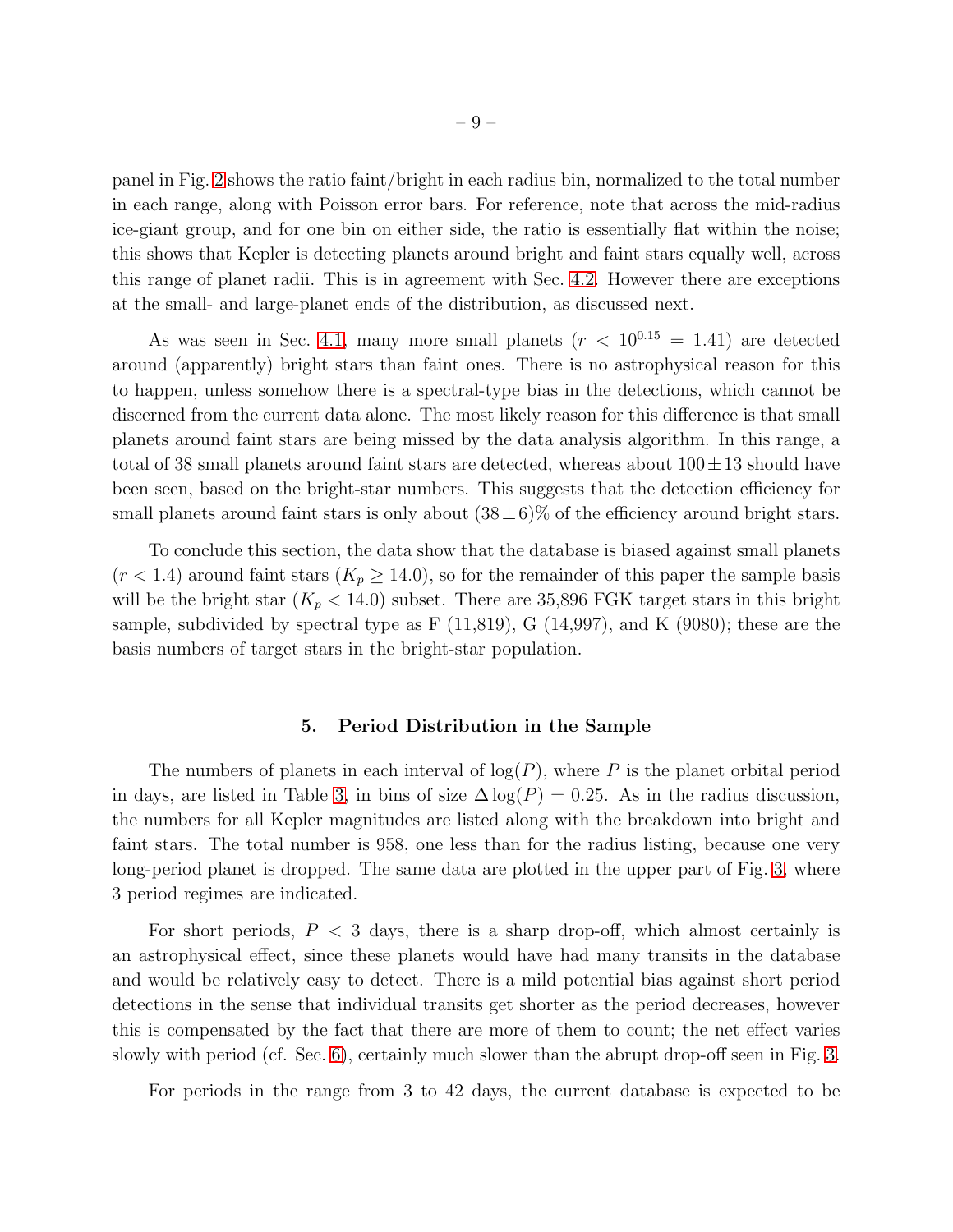statistically complete, since at least 3 transits (a Kepler requirement) should have been detected in the database's 136-day window.

For longer periods the efficiency of detection in the current database is expected to drop, because B2011 notes that periods greater than 42 days were not searched for in a systematic fashion. Therefore the fall-off for long periods should be no surprise, since there is certainly a selection effect here, with no implied astrophysical meaning.

The normalized ratio of detections in the sample,  $n(\text{faint})/n(\text{bright})$ , is plotted in the lower part of Fig. [3,](#page-24-0) similar to the plot for the radius distribution. For short periods, the numbers are small, so the error bar is large, and there is no obvious interpretation. In the range where the data are complete and abundant, 3-42 days, the faint and bright data sets are identical in relative numbers of detections, within the counting statistics. Indeed, there is no obvious reason why there should be any kind of instrumental or astrophysical bias here. The slow downward drift of the ratio, as the period increases, is slightly puzzling; this may indicate a difficulty in detecting long-period transits in the fainter stars, which would not be a surprising instrumental bias, but the significance is low, and more data will be needed to see how real this is.

#### 6. Period-Radius Scatter Diagram

<span id="page-9-0"></span>The possibility of a correlation between period and radius can be investigated by plotting the 355 Kepler planets around bright stars in a (period, radius) scatter diagram, as shown in Fig. [4.](#page-25-0) To guide the eye, a vertical line at  $P = 3$  days isolates the short-period range where planets are apparently not frequent (Sec. [5\)](#page-8-0). Another vertical line at  $P = 42$  days indicates the cutoff point, above which the database is not complete, and which is now ignored. A pair of horizontal lines at  $r = 2$  and 8 Earth radii arbitrarily divides the diagram vertically into small-, medium-, and large-radius planets.

The diagonal lines are a crude guide to the regions of relatively easy vs relatively hard planet detection as a function of  $(P, r)$ . The simple assumption here is that the number of planets will depend on the signal to noise ratio (SNR) of the transits. The signal for a single transit is proportional to the transit time and the ratio of planet to star area, hence  $P^{1/3}r^2$ . The noise is proportional to the square root of the transit time, hence  $P^{-1/6}$ . The SNR for multiple transits is proportional to the square root of the number of transits, or  $P^{-1/2}$ . The net SNR for a given mission length is  $SNR \sim SNR_0 \cdot P^{-1/3}r^2$ , where  $SNR_0$  is a factor that depends on the star flux, etc., but not  $P$  or  $r$ . Thus lines of constant SNR can be drawn as  $r = \sqrt{\text{SNR}/\text{SNR}_0} \cdot P^{1/6}$ . These lines are drawn for the cases of 1, 10, and 100 times  $\text{SNR}_0$ ,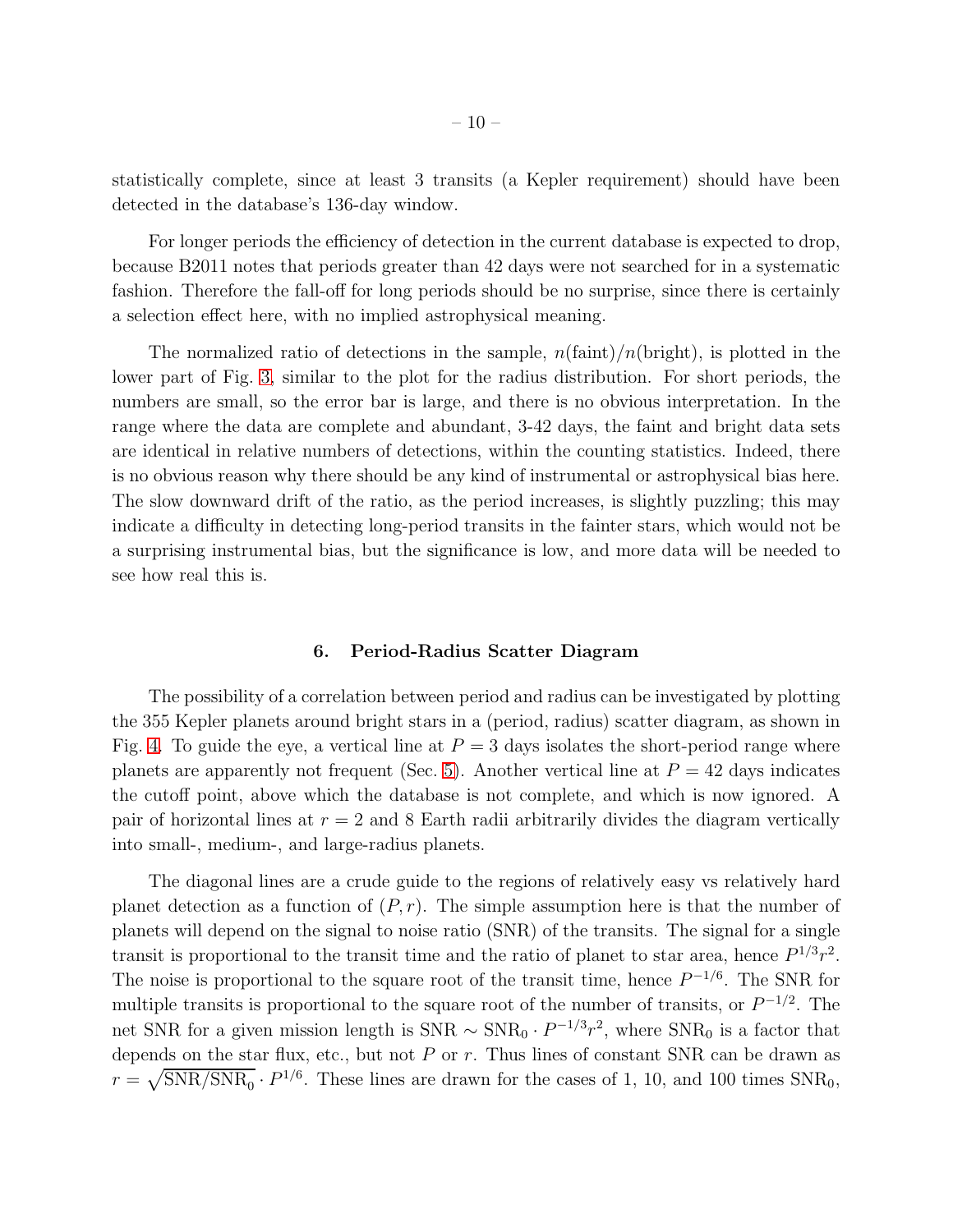where  $SNR<sub>0</sub>$  is arbitrary. Several features of the scatter diagram are immediately explained by this simple SNR argument, as follows.

First, the area below the  $SNR_0$  line, to the lower right, appears to be relatively empty of planets, and this is to be expected; it should not be concluded that there are fewer planets with small radius at large period, for example, because this region is simply the one where detection is the most difficult.

Second, the area toward the upper left is one where detection should be very easy, with many transits of large-radius planets, however the region is relatively empty. This indicates that there truly are very few planets in this region, i.e., large planets on short periods are rare. This is the opposite of the early indications from radial velocity where there appeared to be a pileup of large planets on short period orbits, which was seen even then as a possible bias of that technique, and is shown clearly here.

Third, within the central vertical strip, between the 3- and 42-day lines, the relative density of points appears to be approximately uniform in  $log(P)$ , however to the right of the 42-day line the density of points drops off rapidly. This simply illustrates that the sampling is not necessarily complete for this long-period region; there is not necessarily any astrophysical meaning to this drop-off. This region will be better sampled as the Kepler mission progresses in time, and more completely-sampled period data is released.

Fourth, the trend of data points in the center 3-42 day region appears to be slightly upward in slope, roughly parallel to the SNR lines. In fact, a fit of the median radius in 6 equally-spaced bins of  $log P$  (not shown) reveals that the apparent median radius varies as P<sup> $\gamma$ </sup> where  $\gamma \simeq 0.11 \pm 0.05$ , which is consistent at about the 1 $\sigma$  level with a slope of 1/6  $\simeq 0.17$ . The similarity of slopes suggests that the trend is purely an artifact of the detection method, and not likely to be of astrophysical relevance.

## 7. Period Distribution in the Population

<span id="page-10-0"></span>For every transiting planet, there are many more non-transiting planets. It is well known that the probability of a transit is simply  $p_t = R(stat)/a(orbit)$ . Before the Kepler mission was launched, a massive effort was invested in characterizing the target stars (Brown et al., 2011), one benefit of which is that the Kepler database now contains *a priori* estimates of the host star mass and radius, and of course semi-major axis  $a(orbit)$  from the period and star mass.

In a statistical sense, for every transit there are a total of  $1/p_t$  planets in transiting plus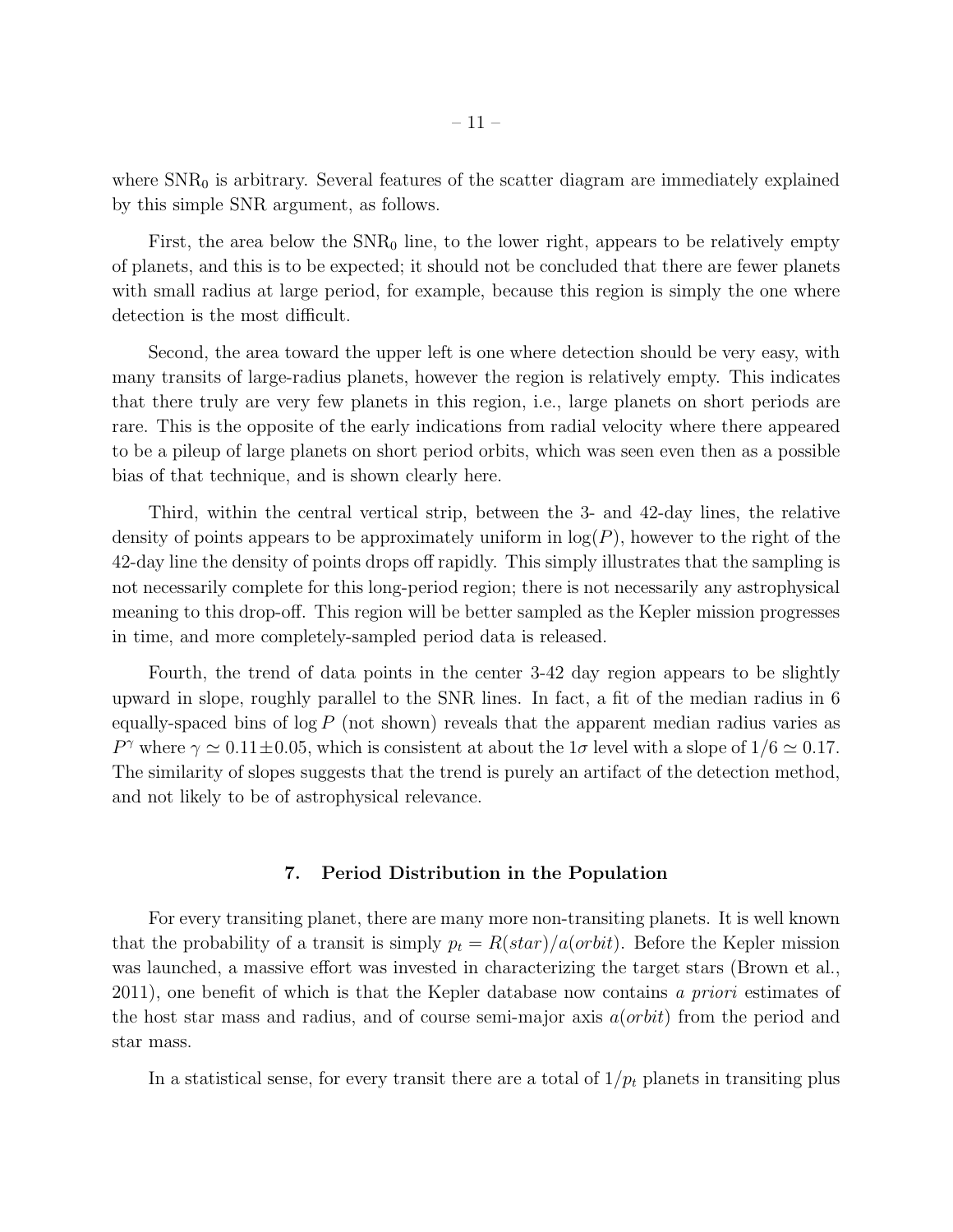non-transiting orbits. Thus it is easy to estimate  $N_p$ , the total number of planets in the population orbiting the observed stars, simply by counting the observed planets  $n_p$  with a weight factor of  $1/p_t$ , giving

<span id="page-11-1"></span>
$$
N_p = \sum_{i=1}^{n(obs)} (p_t(i))^{-1}.
$$
\n(1)

<span id="page-11-0"></span>This value, the number of planets per bin in the population, is listed in Table [4](#page-20-0) as a function of period, for the planets around bright FGK target stars.

## 8. Frequency and Radius vs Spectral Type in the Population

The original question, "what is the frequency of planets in the target population?", can now be addressed. To minimize the effect of biases in the data sample, only bright Kepler stars are considered, and of those, only ones with planet periods less than 42 days. There are sufficient data to break down the planets by radius into the terrestrial, ice giant, and gas giant groups discussed above. And the spectral types of stars are broken down into F, G, and K groups, also discussed above. For each of these nine sub-groups, the number of planets in the population can be estimated by assigning a projection factor  $1/p_t$  to each observed planet in the sample, and summing over the projected estimates, using Eqn. [1.](#page-11-1) The resulting numbers of planets in the sample,  $n_p$ , and in the population,  $N_p$ , are tabulated in Table [5](#page-20-1) The total number of stars with transits  $n_s$  in the sample, and the number of stars in the population  $N<sub>s</sub>$  are also listed. The bottom row in the table gives the sums of entries above in each case.

As a simple check, note that the  $N_p$  entries are roughly a factor of 100 larger than the  $n_p$ entries, which is appropriate because the average transit probability is roughly  $\bar{p}_t \sim 1/100$ . However the numerical value depends on the exact orbit and star size, so the factor varies from one system to another. As a direct result of this variation, it should be expected that some global quantities will be different depending on whether it is the sample or the population that is being considered. As an example, the relative number of terrestrial planets in the sample is  $140/355 \simeq 0.394$ , whereas this ratio in the population is  $3073/10571 \simeq 0.291$ , which is significantly smaller; the latter value will be needed in Sec. [11.](#page-15-0)

The same data is displayed as percentage ratios of planets to stars, e.g.,  $N_p(terr)/N_s$ , etc., in Table [6.](#page-21-0) The error bars in this table are derived from the Poisson statistics of the  $n_p$  values, i.e.,  $(N_p/N_s) \cdot \sqrt{n_p}/n_p$ . The actual errors will be larger, owing to the fluctuations expected from the projection process as applied to a small sample, as discussed above. Nevertheless, it is of interest to draw some tentative conclusions from Table [6,](#page-21-0) although these may change as more Kepler data become available.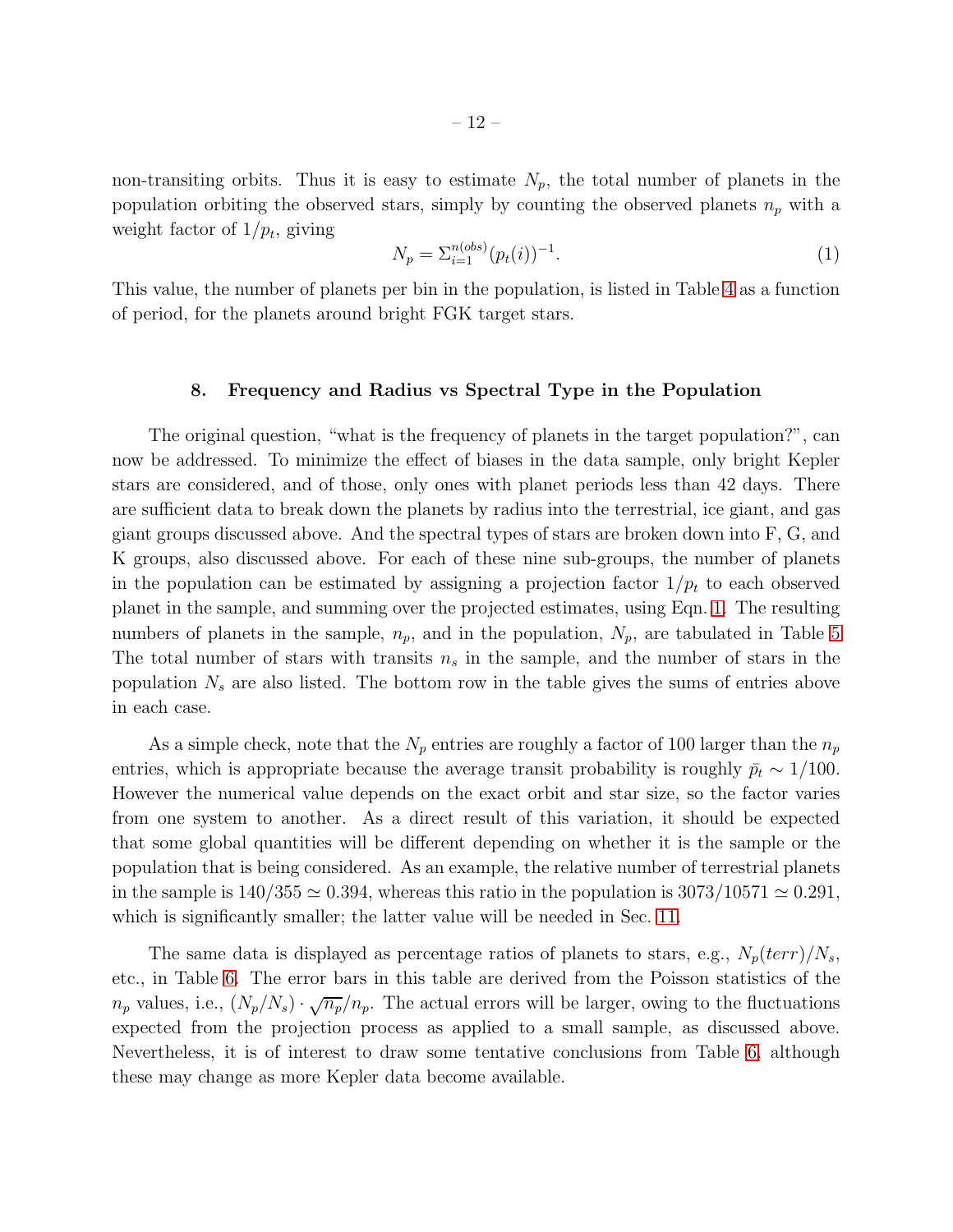– 13 –

 $P < 42$  days) is approximately the same for F, G, and K stars, at about 9%. On the other hand the fraction of ice giant planets varies by nearly a factor of two, being about 14% for F an K stars, but 24% for G stars; if this trend holds for longer-period planets, it may be a clue about planetary origin and evolution. Finally, for the gas giants, the fraction of stars with these planets, again in  $P < 42$  day orbits, is a rapidly-dropping function of spectral type, going from 5% around F stars to 2% around K stars; since it is conceivable that giant planets may tend not to form around lower-mass stars, this too will be of interest to follow as more data become available.

The last column of Table [6](#page-21-0) shows that the number of all planets (in short orbits) per star is roughly constant at about 29%, independent of spectral type, so short-period planets are a relatively common phenomenon.

## 9. Period Distribution Model

<span id="page-12-0"></span>It is useful to have a parameterized model of the frequency of occurrence of planets, as functions, for example, of host star spectral type, and planetary mass, radius, and period. A model can facilitate comparison with theories of the evolution of planetary systems, and also, as in this paper, for estimating the frequency of planets beyond the current range of measurements.

For the present data set, the lack of correlation between radius and period in Fig. [4](#page-25-0) suggests that the frequency distribution in terms of radius is independent of the frequency distribution in terms of period. Also, the approximately constant value of planet frequency with respect to spectral type (Sec. [8\)](#page-11-0) suggests a possible lack of correlation here too. Thus a model in which the distribution function is represented by a product of functions of radius and period, respectively, seems appropriate.

The essentially monotonic increase in the estimated number of planets in the population, with increasing logarithmic period, in Table [4,](#page-20-0) suggests that a power law in period could be an appropriate model. Using  $f(P)$  to denote the ratio of planets to stars, or essentially the average number of planets per star, a power law of the form

<span id="page-12-1"></span>
$$
\frac{df}{d\ln P} = AP^{\beta} \tag{2}
$$

or equivalently

$$
\frac{df}{dP} = AP^{\beta - 1} \tag{3}
$$

seems appropriate.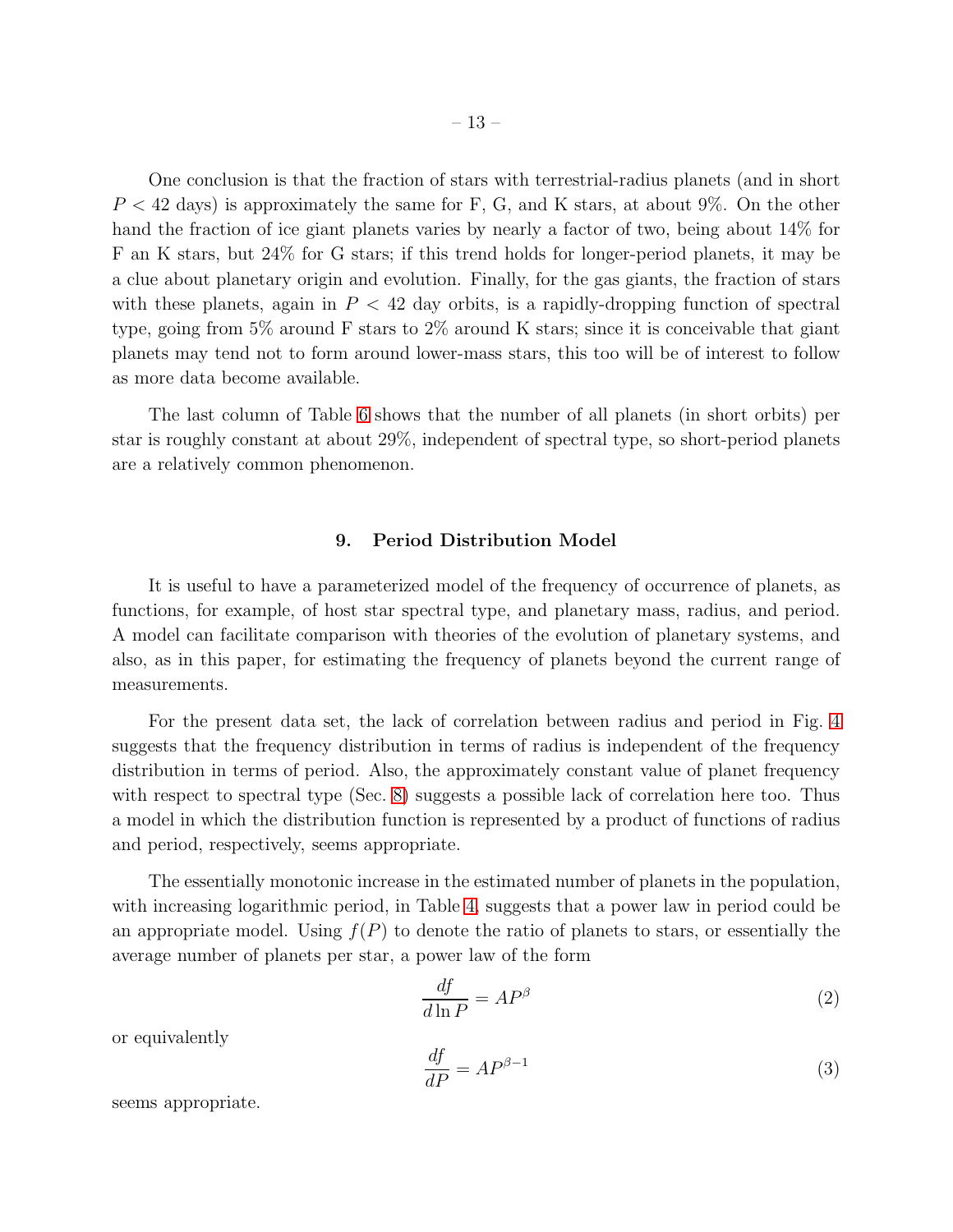To fit this trial law to the data at hand, the data first need to be cast into an appropriate form, as follows. The data points to be fit are those from a discrete version of  $df/d\ln P$ , written here as  $\Delta f/\Delta \ln P$ . Using data from Table [4,](#page-20-0) the discrete number of planets in the population in the *i-th* bin,  $\Delta N_p(i)$ , divided by the number of target stars,  $N_s$ , can be written as

$$
\Delta f(i) = \frac{\Delta N_p(i)}{N_s}.\tag{4}
$$

The basis number of bright target stars is  $N_s = 35,896$ , from Sec. [4.3.](#page-7-0) The  $\Delta \ln P$  term can be written as

$$
\Delta \ln P(i) = \ln P_{i+1} - \ln P_i = 0.4609
$$
\n(5)

which in the present case is constant for all intervals. Thus the data to be fitted to the model are the values of  $\Delta f/\Delta \ln P$  in each period bin; these values are listed in Table [4.](#page-20-0)

The data are fitted by taking the logarithm of both sides of Eqn. [2,](#page-12-1) to cast the model in the form of a linear equation  $y = a + bx$ , and a weighted least-squares algorithm used to obtain the coefficients, where the weights are obtained from the uncertainties in the number of planets per bin (n) in the sample, so  $\Delta N = N \Delta n/n = N/\sqrt{n}$ . The 6 fitted bins are from rows 4 through 9 in Table [4,](#page-20-0) i.e., those with periods greater than about 3 days, given that there is an apparent fall-off in numbers below this point (Sec. [5\)](#page-8-0), and those with periods less than about 42 days, given that the database is not complete above this point (Sec. [5\)](#page-8-0). The fitted parameters are

$$
A = 10^{-1.99 \pm 0.09} \simeq 0.0103 \pm 0.0022 \tag{6}
$$

and

$$
\beta = 0.71 \pm 0.08. \tag{7}
$$

The reduced chi-square value is  $\chi_{red}^2 = 10.75/(6-2) = 2.7$  which suggests that the data have more uncertainty than given by Poisson statistics and/or the model is not optimum; at this point, only more data will help resolve these issues.

The  $df/d\ln P$  data and model results are plotted in Fig. [5,](#page-26-0) where a thick line indicates the model over the fitted period range, and extensions of the model to shorter and longer periods are shown as thinner dashed lines. Horizontal error bars indicate the widths of the individual bins, and vertical error bars indicate the Poisson uncertainties, mentioned above. It is clear that there is nominal agreement between the data and model, and that the degree of complexity of the model (2 parameters) as well as its functional form appear to be apropriate for the data at hand. Future data will be absolutely crucial in determining the robustness of the present model.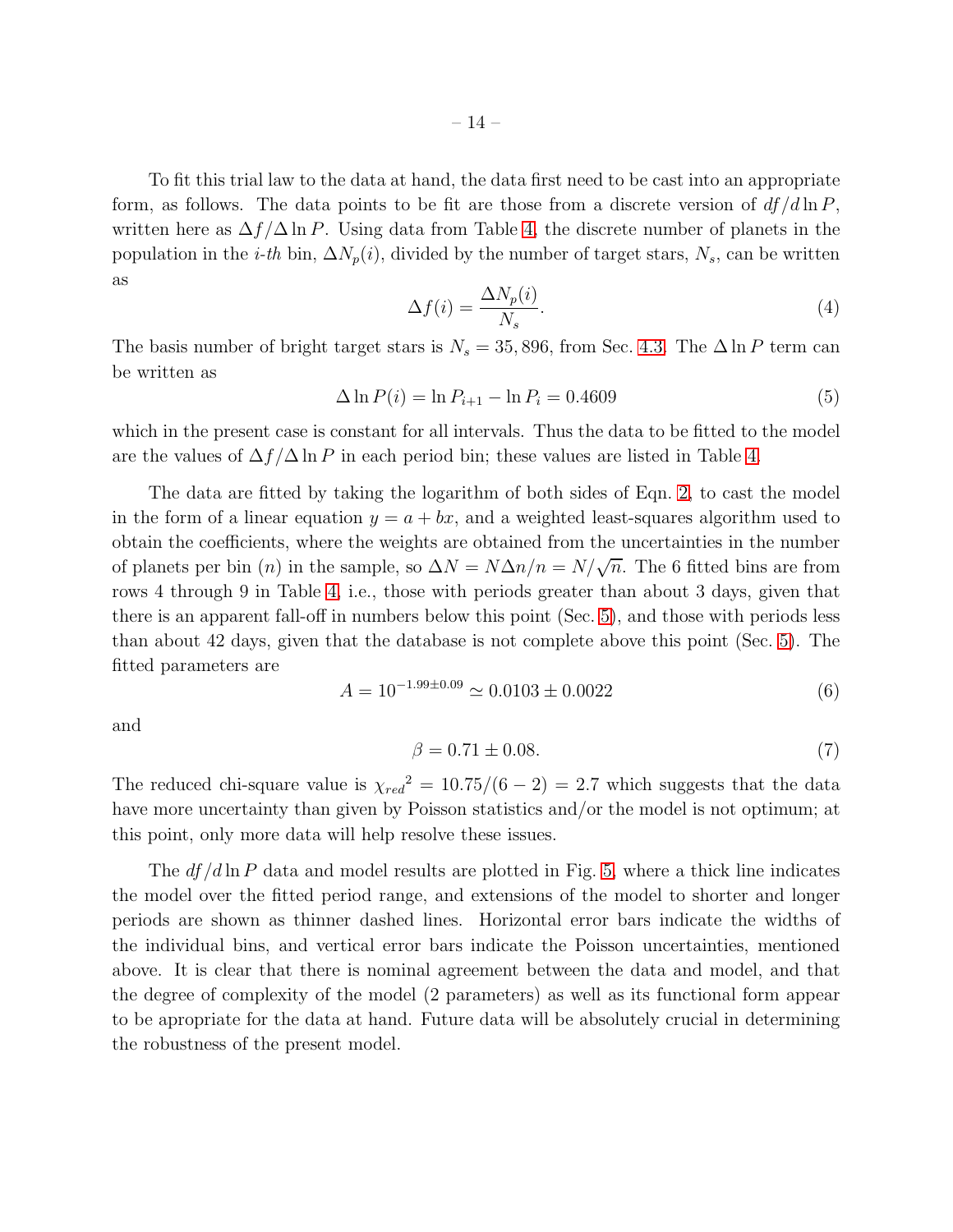## 10. Habitable Zone

<span id="page-14-0"></span>There is general agreement that the HZ is defined as the planet-star distance range within which liquid water can exist on a planet's surface. The surface temperature of a planet is a function of stellar luminosity, albedo, greenhouse effect, eccentricity, obliquity, rotation rate, and geologic age. Of these, only the first parameter can be estimated for the Kepler planets. To encompass the effect of the remaining parameters, this paper adopts three ranges that have been proposed to date, summarized in the first three columns of Table [7,](#page-21-1) and all specified for the case of the Sun.

Case 1, a "wide" HZ, 0.72 to 2.00 AU, covers a generous range of semi-major axis values, from Venus (0.72 AU) to Mars (1.52 AU) and beyond, since Venus may have had liquid water at one time, before it entered a runaway greenhouse phase, and because Mars almost certainly had liquid water at one time. With a more effective greenhouse, a planet even farther from the Sun, out to 2.0 AU, also may have had liquid water. This is the range recommended to the Kepler team in order "to be sure not to exclude planets that could conceivably be habitable" (J. Kasting, priv. comm., 2011).

Case 2, a "nominal" HZ, 0.80 to 1.80 AU, is somewhat more restrictive, with an inner edge between Venus and Earth, but with the outer edge still slightly beyond Mars, reflecting less extreme assumptions than the first case. This is the range that was recommended for the TPF-C project (Levine, Shaklan, and Kasting, 2006), and is "a 'best bet' estimate for the HZ" (J. Kasting, priv. comm., 2011).

Case 3, a "narrow" HZ, 0.95 to 1.67 AU, tightens up even more on the previous cases, reflecting a more conservative view. This is the range that will give "a lower limit on  $\eta_{\oplus}$ , so that you're sure to build your TPF telescope big enough" (J. Kasting, priv. comm., 2011).

The corresponding orbital periods are estimated as follows. For circular orbits the HZ distances  $a_{\odot}(in)$  and  $a_{\odot}(out)$  are scaled with stellar luminosity L as  $a \sim L^{0.5}$ . For non-solar stars the luminosity is modeled to vary as  $L \sim M^{3.8}$ , where M is stellar mass. From Kepler's law,  $P^2 \sim a^3/M$ , which, after substituting, gives

$$
P = 365.25 \ M^{2.35} a_{\odot}^{1.5}.
$$
 (8)

Here P is in days, M is in solar masses, and  $a_{\odot}(AU)$  is the inner or outer edge of the HZ for the three cases listed. The median star masses in the Kepler database are 1.13 (F), 1.08 (G), and 1.01 (K). The resulting period ranges for each case and spectral type are listed in Table [7.](#page-21-1)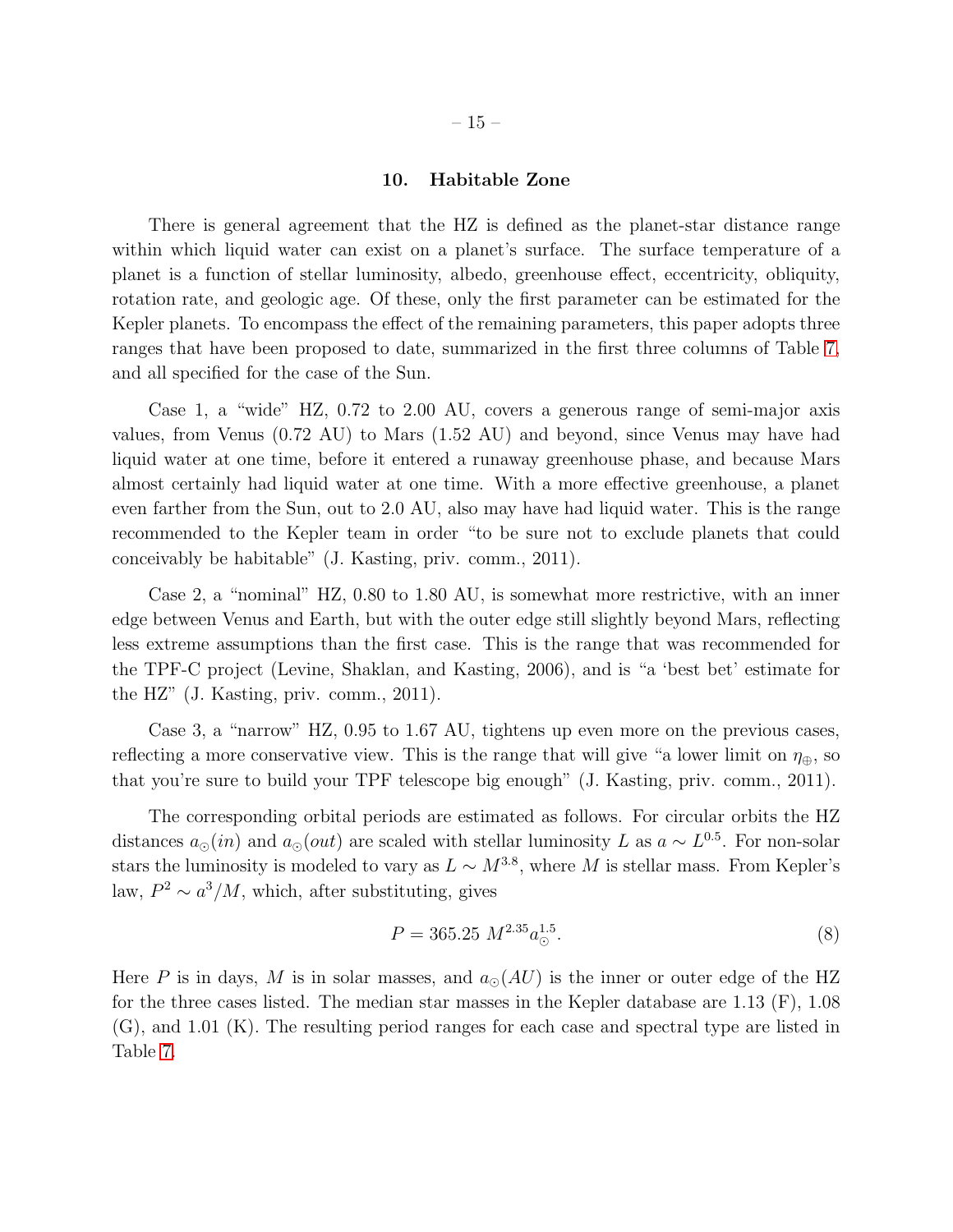#### 11. Eta-sub-Earth

<span id="page-15-0"></span>The average number of planets per star  $(f_2 - f_1)$  in a period interval  $(P_1, P_2)$ , in the power-law model of Eqn. [2,](#page-12-1) is obtained by integration, giving

$$
f_2 - f_1 = \frac{A}{\beta} (P_2^{\beta} - P_1^{\beta}).
$$
\n(9)

To specialize to terrestrial planets, this should be multiplied by  $\rho_{\oplus}$ , the ratio of terrestrial planets  $(r = (0.5, 2.0))$  to all planets, where

$$
\rho_{\oplus} = \frac{N_p(\text{terr})}{N_p} \simeq 0.291\tag{10}
$$

for short-period planets around bright stars, from Sec. [8](#page-11-0) and Table [5.](#page-20-1) Thus the average number of terrestrial planets per star, in the population, as a function of spectral type and HZ range, is  $\eta_{\oplus}$ (SpTy, HZ), where

$$
\eta_{\oplus}(\text{SpTy, HZ}) = \rho_{\oplus} \cdot (f_2 - f_1) = \rho_{\oplus} \cdot \frac{A}{\beta} \cdot (P_2^{\beta} - P_1^{\beta}) \tag{11}
$$

The estimated values are given in Table [8,](#page-21-2) where the range is from a low of 22% to a high of 47%. To be clear, these estimates are based on projecting the total of all planets around all bright stars in the database, then simply applying the terrestrial fraction for short periods to the longer HZ periods; the individual spectral classes were not fitted, only the sum was fitted.

To obtain a single value for the number of planets per star, averaged over spectral class and HZ size, the entries in Table [8](#page-21-2) are averaged to give

$$
\eta_{\oplus} \simeq 0.34 \pm 0.14 \tag{12}
$$

where the uncertainty is from the combination of the scatter in table entries (0.09) and the projection error in the model (0.11). Thus about one-third of all stars are expected to have a terrestrial-radius planet in the star's HZ.

## 12. Discussion

The projected power law is shown in Fig. [5](#page-26-0) as the dashed line labeled "a", based on the best information currently available from Kepler. On the other hand, if the advice of B2011 is ignored, and the implied populations with periods greater than 42 days are taken seriously, then the dashed line "b" would be relevant instead. Since line "b" lies about a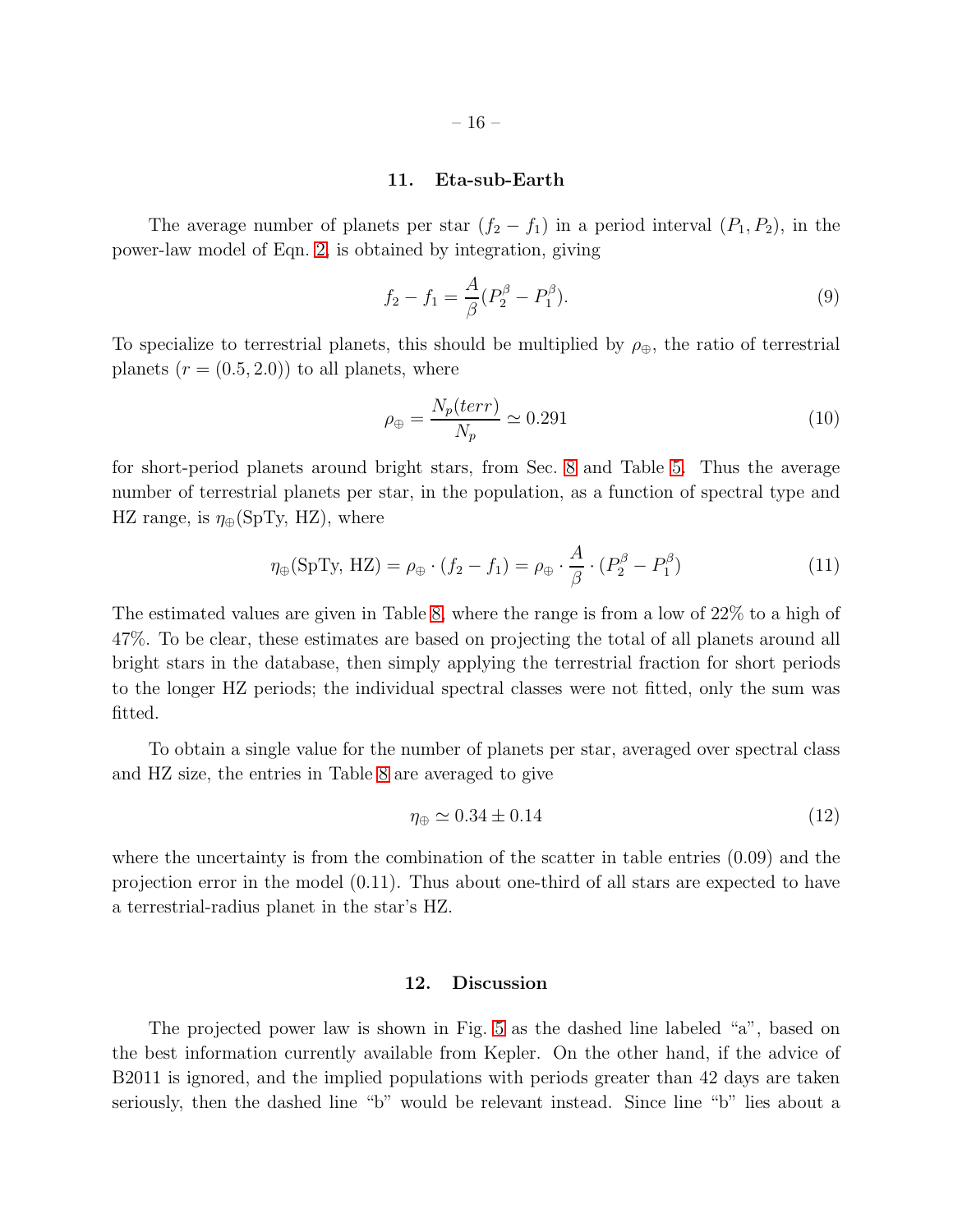factor of 30 below line "a", the corresponding value of  $\eta_{\oplus}$  would drop from 34% to about 1.1%.

Recently Catanzarite and Shao (2011) estimated  $\eta_{\oplus} \simeq (1-3)\%$ , using the same B2011 database, but making the fundamentally different assumption that periods greater than 42 days are as valid as shorter ones. Also, they did not compensate for the bias against small planets around faint stars. Their assumptions stand in marked contrast to those in the present paper. Their assumptions also disagreed with the statements in B2011 that the data is not complete beyond 42 days, since those longer periods were looked for in the range beyond the first 136 days in an *ad hoc*, i.e., not a systematic and complete fashion. The large difference,  $(1-3)\%$  versus  $(34 \pm 14)\%$ , illustrates why it would be valuable if the Kepler mission could be extended in time, so as to be able to make measurements in the HZ range of periods, bypassing the current need to extrapolate to these periods.

Another point of comparison might be to ask for the value of  $df/d\ln P$  for terrestrial planets in the HZ in the Solar System. Taking  $P_1 = 224$  days for Venus, and  $P_2 = 686$  days for Mars, and assuming that the encompassed 3 planets effectively have 2 planets between these limits, and assuming that every star has such a planet system, a frequency value of

$$
\eta_{\oplus}(SS) \simeq (df/d\ln P)_{SS} \approx (3-1)/\ln(686/224) \simeq 1.8
$$
 (13)

is found. Thus the Kepler value of about 5 times smaller is not too surprising, especially considering that, for short-period planets, there is only about 1 planet for every 3 or 4 stars (i.e.,  $1/0.29 \simeq 3.4$ ) in the population (Sec. [8\)](#page-11-0). This comparison also suggests that the projected line "a" in Fig. [5](#page-26-0) is consistent with a density of planets per individual star that does not exceed dynamical limits, given that the inner Solar System is believed to be dynamically stable.

#### 13. Conclusions

In the current Kepler database (B2011), transits with periods less than 42 days for bright, "Sun-like" FGK target stars are analyzed in order to estimate the frequency of terrestrial, habitable-zone planets in the target population, giving  $\eta_{\oplus} \simeq (34 \pm 14)\%$ . The quoted uncertainty is the formal error in projecting the numbers of short-period planets. The true uncertainty will remain unknown until Kepler observations of orbital periods in the 1000-day range become available.

I thank the Kepler Team for providing such abundant and precise data, and for helpful comments on this paper. I thank the staff at the Computation Facility of the Harvard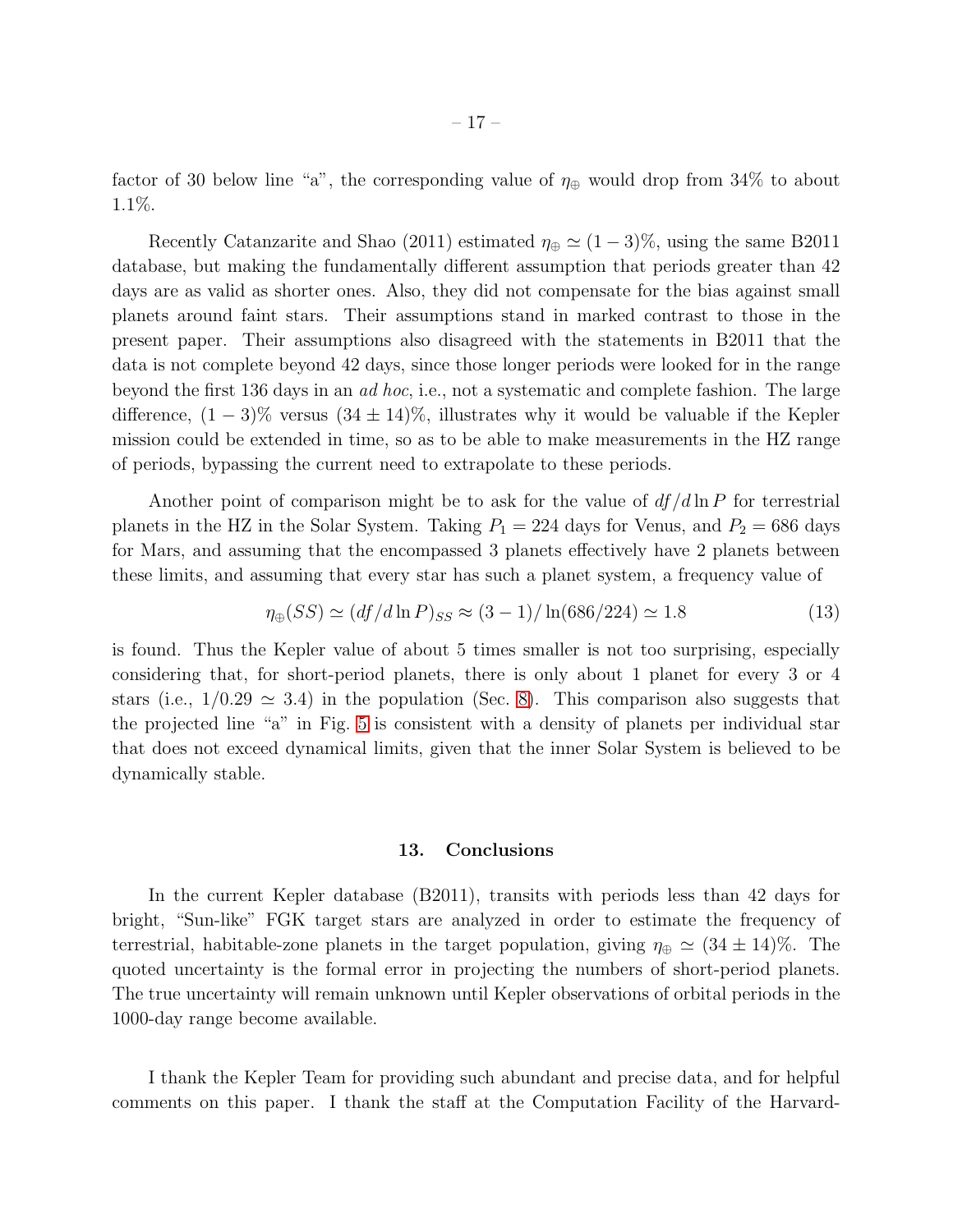Smithsonian Center for Astrophysics. Finally, I thank the referees, Jim Kasting and anonymous, who made especially useful comments, and who therefore had a key influence on the final version of this paper. Part of this research was carried out at the Jet Propulsion Laboratory, California Institute of Technology, under a contract with the National Aeronautics and Space Administration.

### REFERENCES

- Borucki, W. J., *et al.* 2010, 2010arXiv1006.2799B [astro-ph.EP]
- Borucki, W. J., *et al.* 2011, 2011arXiv1102.0541B, [astro-ph.EP]
- Brown, T. M., Latham, D. W., Everett, M. E., and Esquerdo, G. A. 2011, [arXiv:1102.0342v](http://arxiv.org/abs/1102.0342)1, [astro-ph.SR]
- Catanzarite, J. and Shao, M. 2011, 2011arXiv1103.1443C, accepted by Ap.J.
- Christiansen, J. L., *et al.* 2011, http: //archive.stsci.edu/kepler/release notes/ release notes11/DataRelease 11 2011072211.pdf
- Dunham, E. W., *et al.* 2011, personal communication
- Gilliland, R. L., *et al.* 2011, [arXiv:1107.5207v](http://arxiv.org/abs/1107.5207)1 [astro-ph.SR]
- Grey, D. F. 2008, The Observation and Analysis of Stellar Photospheres, Third Edition, Cambridge Univ. Press, Cambridge, UK
- Kasting, J., 2011, personal communication
- Levine, M., Shaklan, S., and Kasting, J., Editors, 2006, Terrestrial Planet Finder Coronagraph, Science and Technology Definition Team (STDT) Report, [http://planetquest.jpl.nasa.gov/TPF/STDT](http://planetquest.jpl.nasa.gov/TPF/STDT_Report_Final_Ex2FF86A.pdf) Report Final Ex2FF86A.pdf
- Lunine, J. I., *et al.* 2008, http://www.nsf.gov/mps/ast/aaac/exoplanet\_task\_force/  $reports/except$  f inal report.pdf

This preprint was prepared with the AAS IATEX macros v5.2.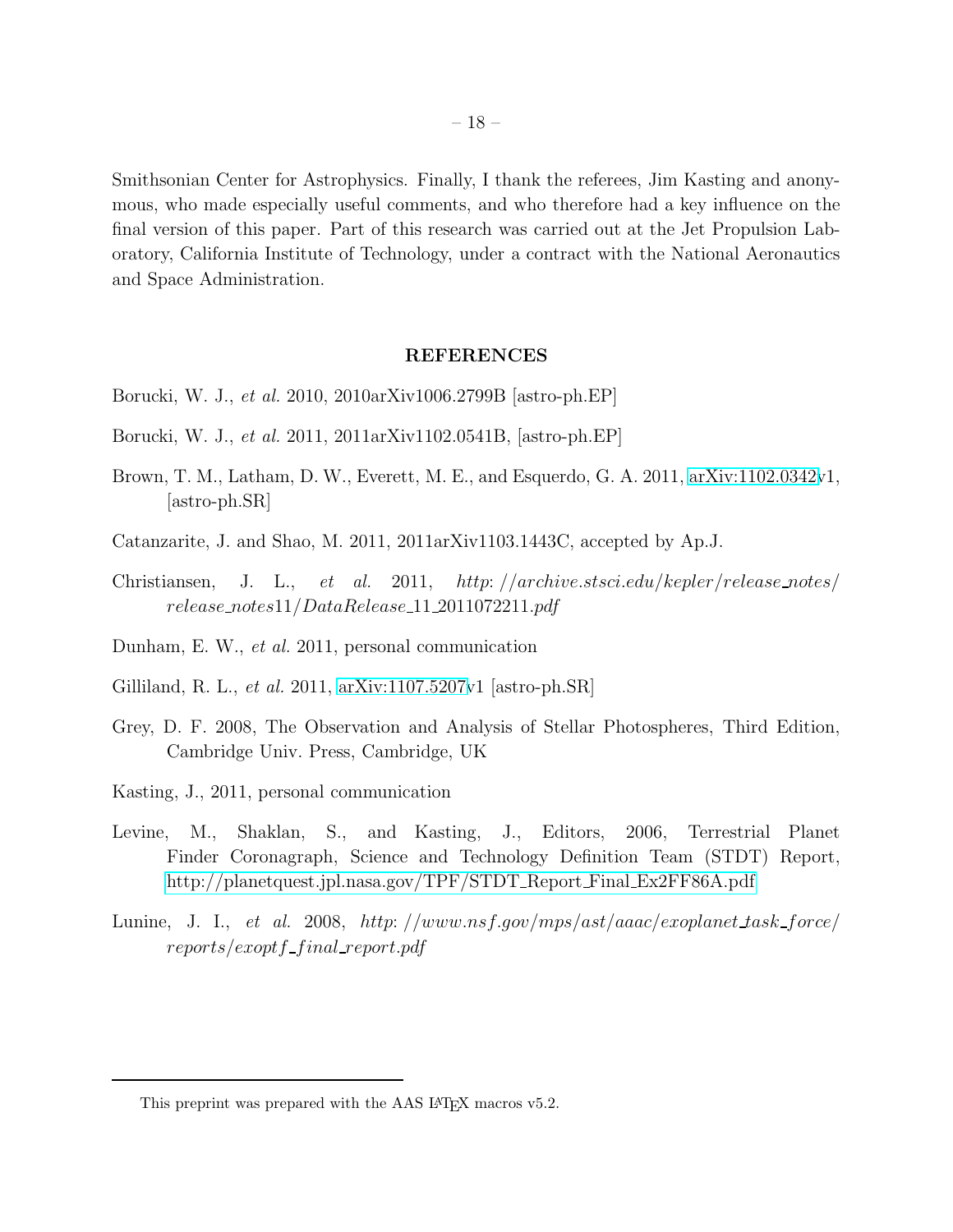<span id="page-18-0"></span>Table 1. Radius *vs*  $K_p$  in Sample

| $K_p$ range<br>(mag) | all-r | $r = r =$<br>$0.6-1.4$ $1.5-2.0$ $2.1-3.0$ |    | $r = r = r =$ | $3.1 - 8.0$ | $r =$<br>8.1-39.7 | $N_{s}$ | $n(mid-r)/N_s$           |
|----------------------|-------|--------------------------------------------|----|---------------|-------------|-------------------|---------|--------------------------|
| 10.0, 12.999         | -136  | 25                                         | 32 | 33            | 38          | 8                 |         | 21,822 $0.47 \pm 0.05\%$ |
| 13.0, 13.999         | 213   | 33                                         | 47 | 64            | 47          | 22                |         | 34,903 $0.45 \pm 0.04\%$ |
| 14.0, 14.999         | 315   | 25                                         | 65 | 110           | 78          | 37                | 39,285  | $0.64 \pm 0.04\%$        |
| 15.0, 15.999         | 288   | 13                                         | 57 | 89            | 78          | 51                |         | 55,952 $0.40 \pm 0.03\%$ |

Notes: For each magnitude interval (col.1), the table lists the number of Kepler transits around FGK stars in the sample, for all planet radii (col. 2), and for 5 sub-ranges of radii (cols. 3-7). The number of basis stars  $N_s$  is in col. 8, and the fraction of stars with mid-size planets detected, in each magnitude bin, is in col. 9. All periods  $P < 42$  days are included.

<span id="page-18-1"></span>

| log(r)<br>$(\text{range})$ | $n_p$<br>(all $K_p$ ) | $n_p$<br>(bright) | $n_p$<br>(faint) |
|----------------------------|-----------------------|-------------------|------------------|
| $-0.30, -0.15$             | 8                     | 6                 | 2                |
| $-0.15, 0.00$              | 13                    | 9                 | 4                |
| 0.00, 0.15                 | 76                    | 44                | 32               |
| 0.15, 0.30                 | 161                   | 59                | 102              |
| 0.30, 0.45                 | 302                   | 107               | 195              |
| 0.45, 0.60                 | 146                   | 50                | 96               |
| 0.60, 0.75                 | 74                    | 32                | 42               |
| 0.75, 0.90                 | 57                    | 18                | 39               |
| 0.90, 1.05                 | 53                    | 15                | 38               |
| 1.05, 1.20                 | 47                    | 9                 | 38               |
| 1.20, 1.65                 | 22                    | 6                 | 16               |
| totals                     | 959                   | 355               | 604              |

Table 2. Radius Distribution in Sample

Notes: For each radius interval  $\text{(col.1)}$ , the table lists the number of Kepler planets around FGK stars in the sample, for all Kepler magnitudes (col. 2), and for each of the bright (col. 3) and faint (col. 4) ranges. The last bin in r is wider than the others. All periods  $P < 42$  days are included.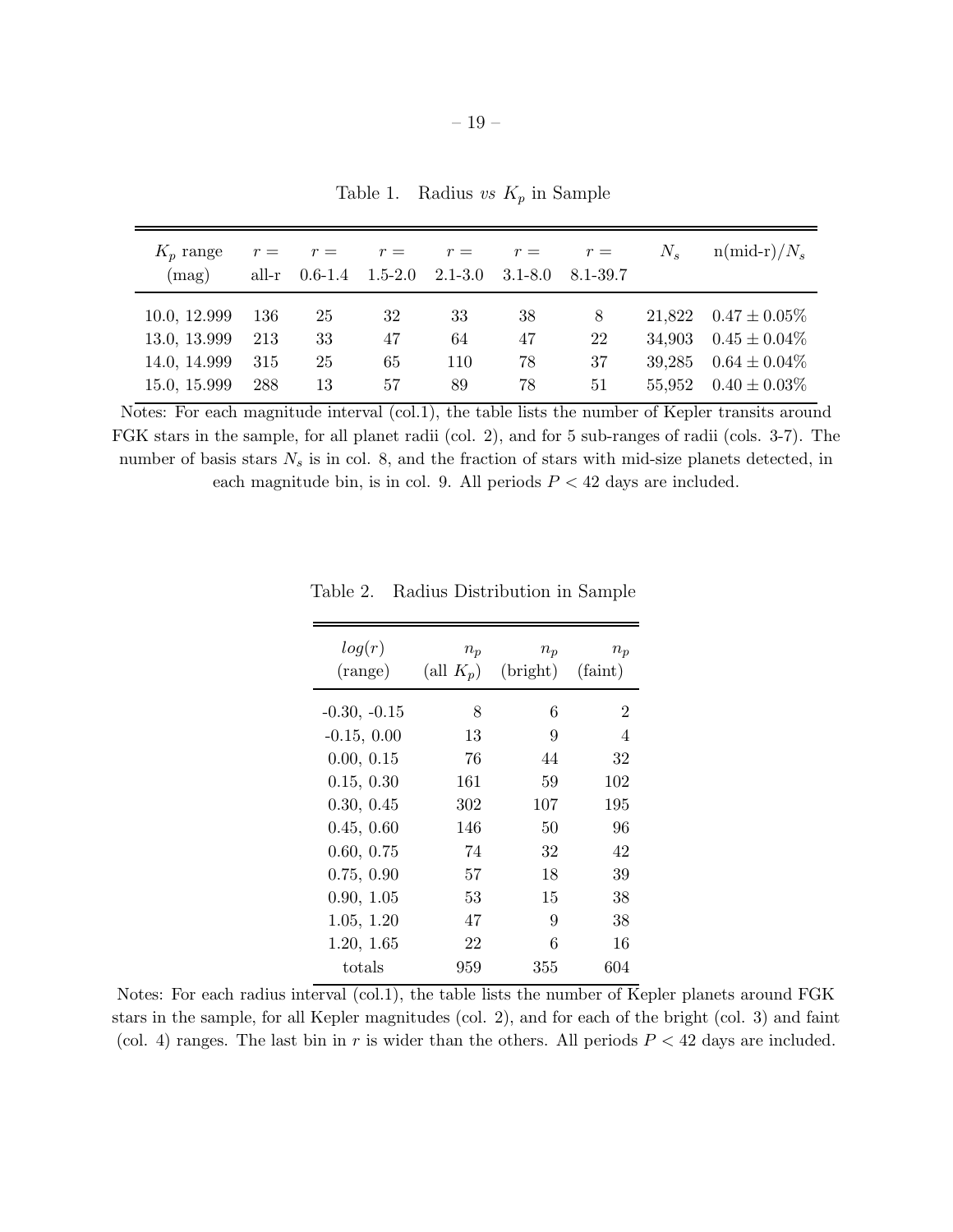<span id="page-19-0"></span>

| log(P)<br>(range) | $n_p$<br>(all $K_p$ ) | $n_p$<br>(bright) | $n_p$<br>(faint) |
|-------------------|-----------------------|-------------------|------------------|
| $-0.50, 0.00$     | 11                    | 5                 | 6                |
| 0.00, 0.25        | 23                    | 5                 | 18               |
| 0.25, 0.50        | 61                    | 16                | 45               |
| 0.50, 0.75        | 161                   | 58                | 103              |
| 0.75, 1.00        | 192                   | 64                | 128              |
| 1.00, 1.25        | 182                   | 71                | 111              |
| 1.25, 1.50        | 154                   | 62                | 92               |
| 1.50, 1.75        | 100                   | 40                | 60               |
| 1.75, 2.00        | 32                    | 15                | 17               |
| 2.00, 2.25        | 29                    | 13                | 16               |
| 2.25, 2.75        | 13                    | 6                 | 7                |
| totals            | 958                   | 355               | 603              |

Table 3. Period Distribution in Sample

Notes: Table lists the number of Kepler planets around FGK stars in the sample, in each period range (col. 1), for all Kepler magnitudes (col. 2), for each of the bright (col. 3) and faint (col. 4) ranges, and for periods  $P < 42$  days. The first and last bins are wider than the others.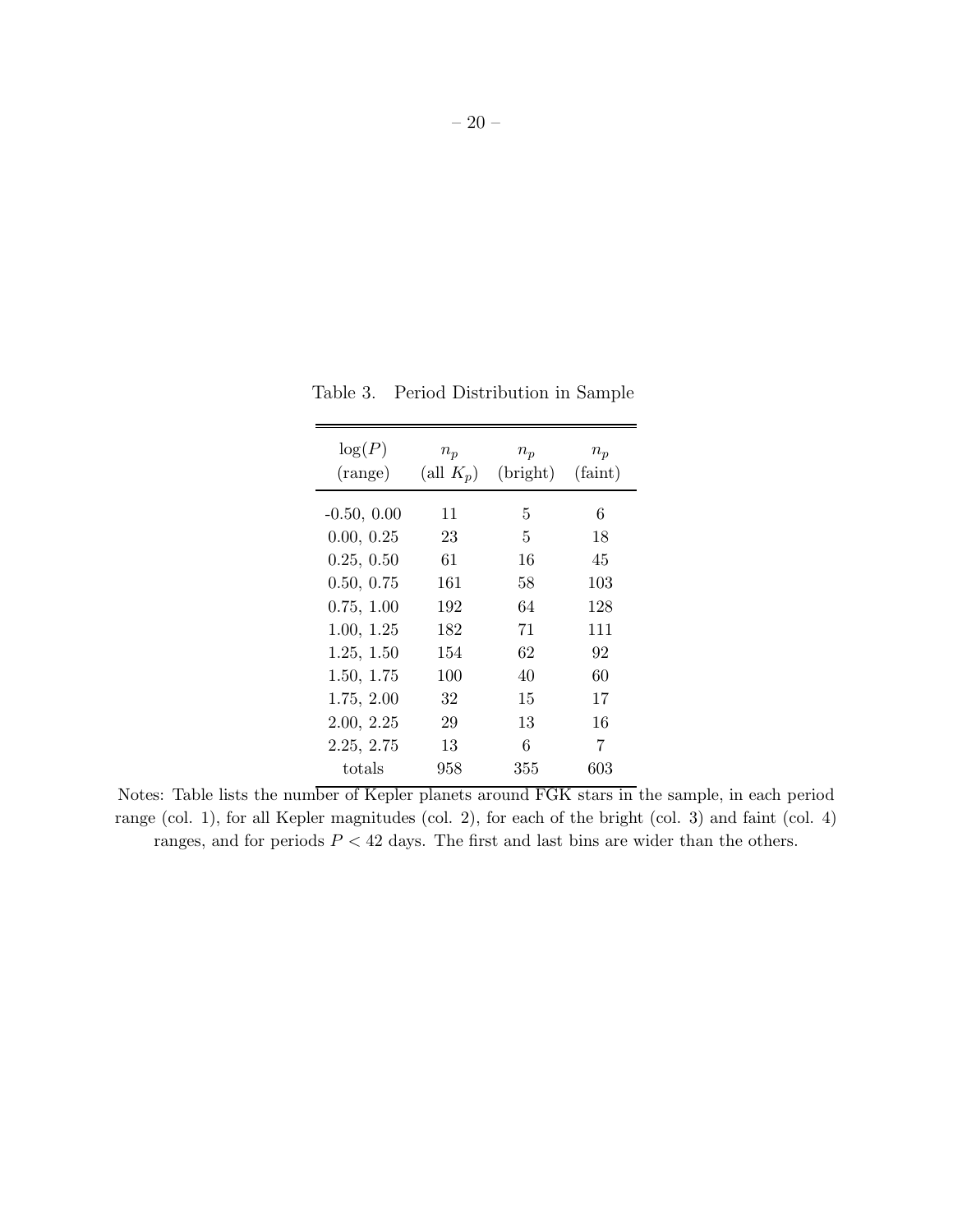<span id="page-20-0"></span>

| $\overline{P}$<br>(range) | $n_p$          | $N_p$  | $\frac{N_p/N_s}{\Delta \ln P}$ |
|---------------------------|----------------|--------|--------------------------------|
|                           |                |        |                                |
| 0.63, 1.00                | 5              | 19.8   | $0.00120\,$                    |
| 1.00, 1.58                | $\overline{2}$ | 7.8    | 0.00047                        |
| 1.58, 2.51                | 13             | 94.9   | 0.00574                        |
| 2.51, 3.98                | 29             | 274.1  | 0.01658                        |
| 3.98, 6.31                | 52             | 613.3  | 0.03710                        |
| 6.31, 10.0                | 46             | 672.5  | 0.04068                        |
| 10.0, 15.8                | 59             | 1302.1 | 0.07877                        |
| 15.8, 25.1                | 51             | 1457.0 | 0.08814                        |
| 25.1, 39.8                | 38             | 1503.1 | 0.09093                        |
| 39.8, 63.1                | 27             | 1361.6 | $\, 0.08237 \,$                |
| 63.1, 100.                | 13             | 959.5  | 0.05804                        |
| 100., 158.                | 10             | 877.6  | 0.05309                        |
| 158., 251.                | 5              | 624.3  | 0.03777                        |
| 251., 398.                | 4              | 793.5  | 0.04800                        |
| total                     | 354            |        |                                |

Table 4. Period Distribution in Population

Notes: For bright FGK stars  $(K_p < 14)$ , in each period range (col. 1), the table lists the number of planets in the sample  $n_p$  (col. 2), the inferred number of planets in the population  $N_p$  (col.3), and the corresponding number of planets per star per bin width in log P.

|     |     | $SpTy$ $n_p(terr)$ $N_p(terr)$ $n_p(ice)$ $N_p(ice)$ $n_p(gas)$ $N_p(gas)$ |     |      |    |      | $n_p$ | $N_n$ | $N_{\rm s}$ |
|-----|-----|----------------------------------------------------------------------------|-----|------|----|------|-------|-------|-------------|
| F   | 46  | 1017                                                                       | 53  | 1697 | 11 | 620  | 110   | 3334  | 11819       |
| G   | 65  | 1317                                                                       | 96  | 3586 | 12 | 278  | 173   | 5181  | 14997       |
| K   | 29  | 739                                                                        | 36  | 1179 |    | 138  | 72    | 2056  | 9080        |
| FGK | 140 | 3073                                                                       | 185 | 6462 | 30 | 1036 | 355   | 10571 | 35896       |

<span id="page-20-1"></span>Table 5. Planet & Star Numbers in Sample & Population

Notes: Col. 1 is the spectral type of host star, cols. 2-3 are the number of terrestrial planets in the sample and population, cols. 4-5 are similar for ice giants, cols. 6-7 are similar for gas giants, cols. 8-9 are the numbers of planets in the sample and population, and col. 10 is the number of stars in the population (i.e., bright Kepler stars with periods less than 42 days). The bottom row is for the sum of all three spectral types.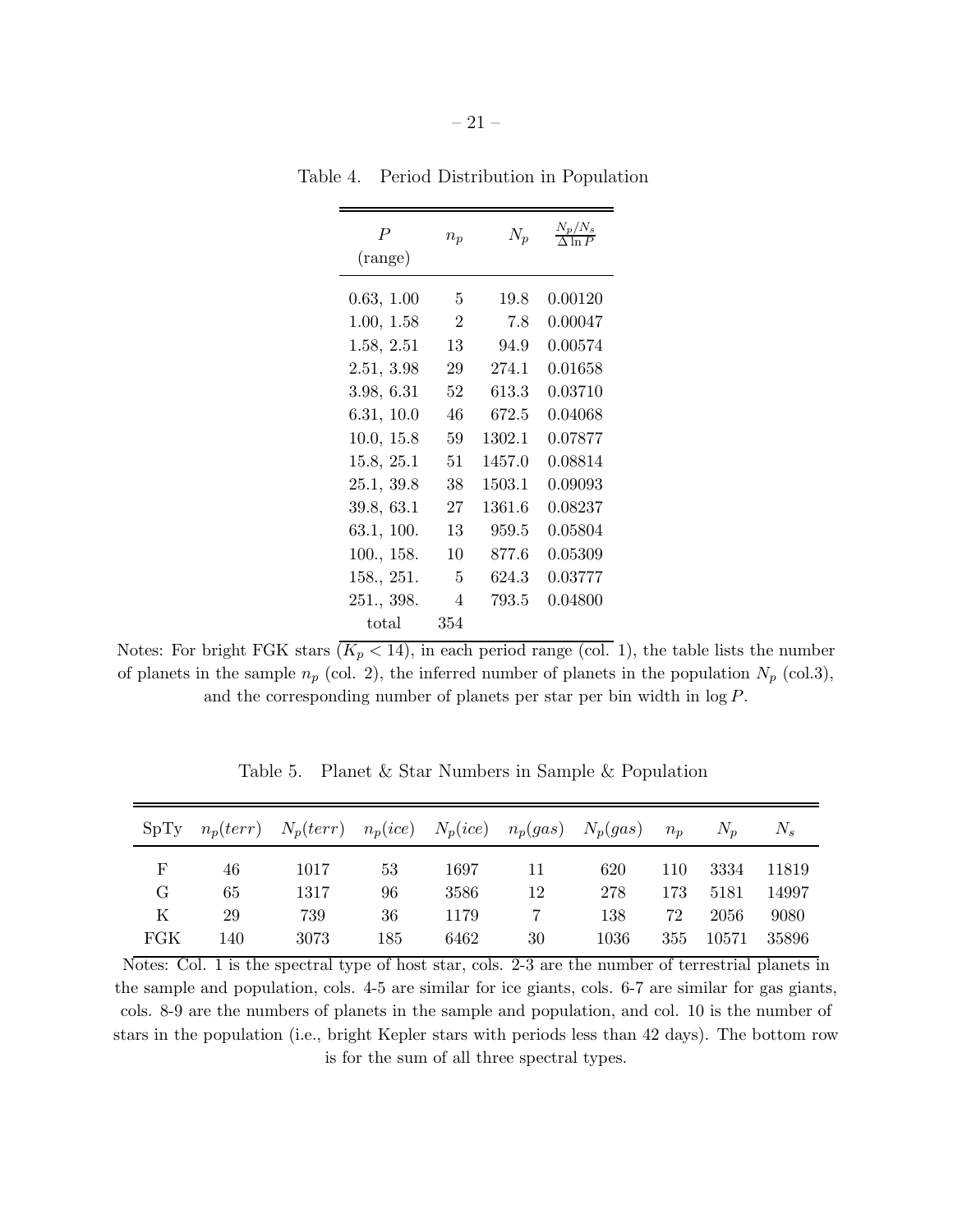<span id="page-21-0"></span>

| SpTy | $\frac{N_p(terr)}{N_s}$<br>$(\%)$ | $\frac{N_p(ice)}{N_s}$<br>$(\%)$ | $\frac{N_p(gas)}{N_s}$<br>$(\% )$ | $\frac{N_p(all)}{N_s}$<br>$( \% )$ |
|------|-----------------------------------|----------------------------------|-----------------------------------|------------------------------------|
| F    | $9 \pm 1$                         | $14 \pm 2$                       | $5\pm 2$                          | $28 \pm 3$                         |
| G    | $9 \pm 1$                         | $24 \pm 2$                       | $2 \pm 1$                         | $35 \pm 3$                         |
| K    | $8 \pm 2$                         | $13 \pm 2$                       | $2 + 1$                           | $23 \pm 3$                         |
| FGK  | $9 \pm 1$                         | $18 \pm 1$                       | $3 + 1$                           | $29 \pm 2$                         |

Table 6. Planet and Star Types in Population

Notes: Col. 1 is the spectral type of host star, cols. 2-4 are the ratios  $(\%)$  of planets (terrestrial, ice giant, and gas giant) to stars (F, G, K, and FGK) in the population, including uncertainties, and col. 5 is the ratio  $(\%)$  of all planets to each star type. Data are from bright Kepler stars with periods less than 42 days.

| HZ type | Characteristic | $a_{\odot}$ range<br>(AU) | $P(F)$ range<br>$\rm (days)$ | $P(G)$ range<br>$\rm (days)$ | $P(K)$ range<br>(days) |
|---------|----------------|---------------------------|------------------------------|------------------------------|------------------------|
| Case 1  | wide           | $0.72 - 2.00$             | 297-1377                     | 267-1238                     | 228-1057               |
| Case 2  | nominal        | $0.80 - 1.80$             | 348-1176                     | 313-1057                     | 267-903                |
| Case 3  | narrow         | $0.95 - 1.67$             | 451-1050                     | 405-944                      | 346-807                |

<span id="page-21-1"></span>Table 7. Habitable-Zone Periods

Notes: Cols. 1-2 list the case number and one-word description of the three types of HZ in this paper, col. 3 gives the Sun-planet separation range for each Case, and cols. 4-6 give the corresponding period ranges for FGK stars.

Table 8. Terrestrial HZ Planets in Population

<span id="page-21-2"></span>

| HZ type | $\eta_\oplus(F)$ | $\eta_{\oplus}(G)$ | $\eta_{\oplus}(K)$ |
|---------|------------------|--------------------|--------------------|
| Case 1  | 0.47             | 0.44               | 0.39               |
| Case 2  | 0.37             | 0.34               | 0.31               |
| Case 3  | 0.27             | 0.25               | 0.22               |

Notes: Col. 1 is the HZ case number as described in the text. Cols. 2-4 give the expected number of terrestrial-radius planets, per star, in the HZ, for each spectral type.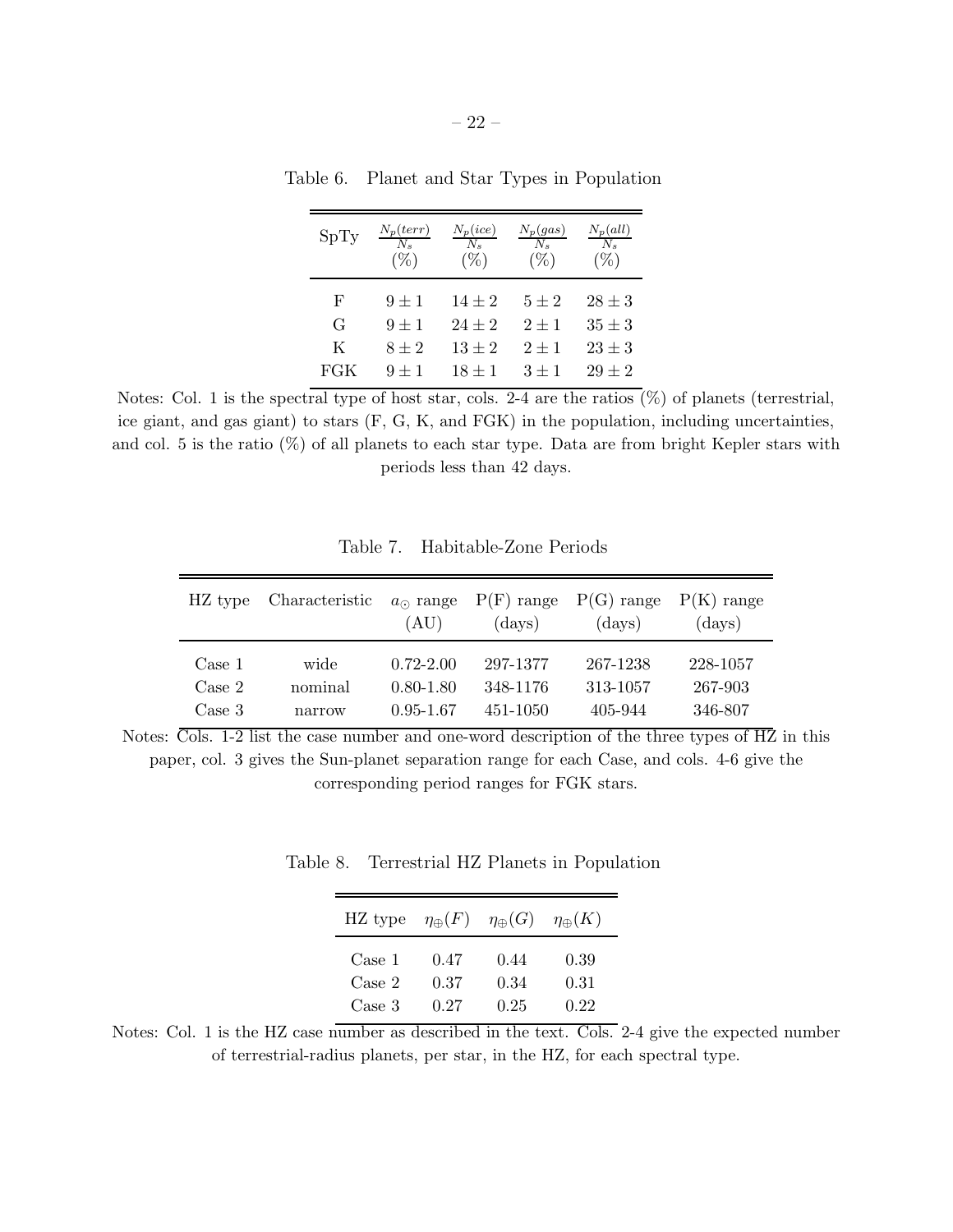

<span id="page-22-0"></span>Fig. 1.— The fractions of stars in the sample with magnitude range from 10 to 16, and in the 5 radius groups (see inset values) from Table [1,](#page-18-0) are plotted along with Poisson error bars. Each dotted line is an average from the bright  $(K_p < 14)$  stars in the radius group. If there is a bias in the faint-star regime, it would be revealed by a disagreement between this line and the faint-star points. Thus, around faint stars, there appears to be a paucity of small planets, and an excess of large ones.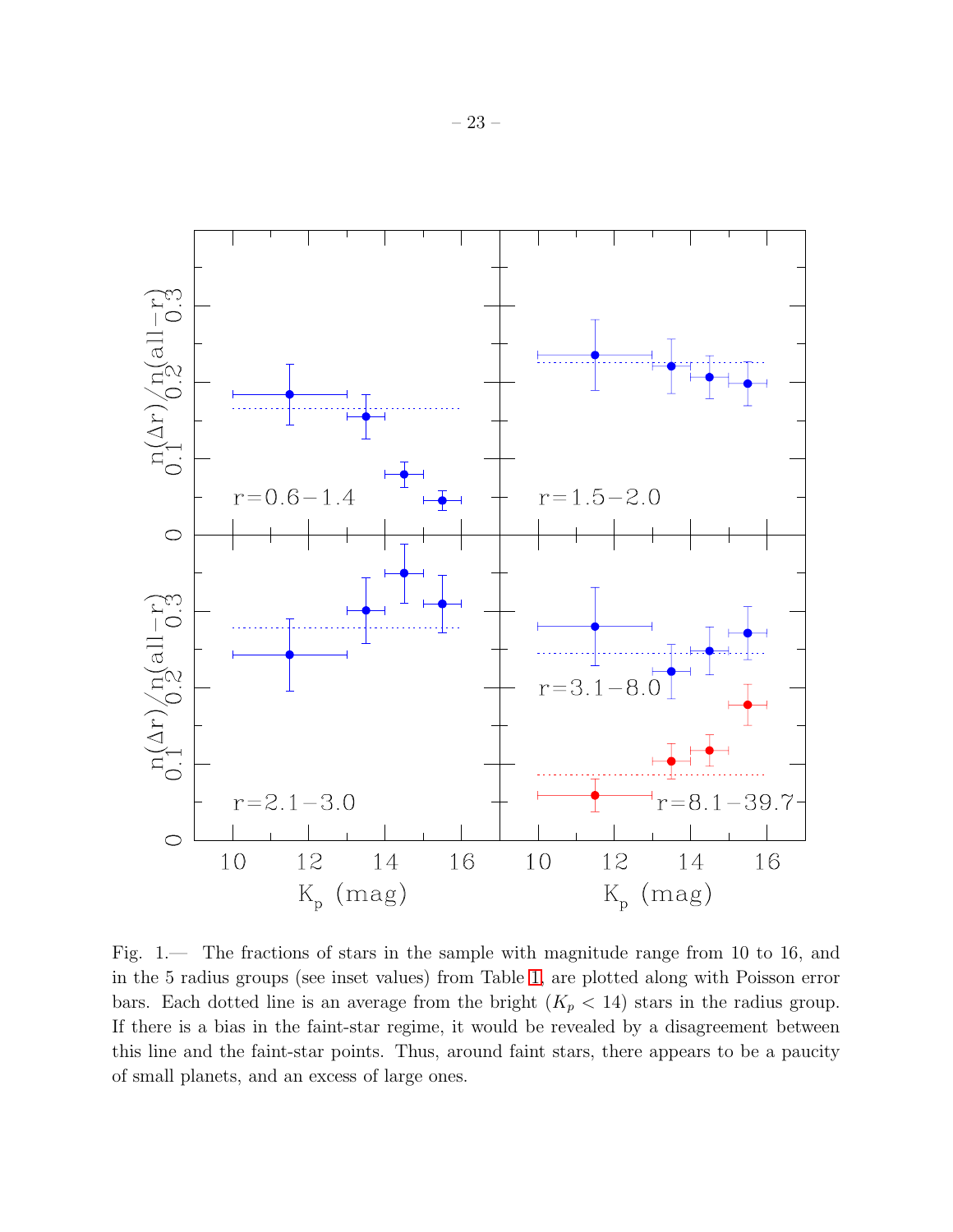

<span id="page-23-0"></span>Fig. 2.— (upper) The numbers of planets in the sample are shown as a function of radius, with Poisson uncertainties. For reference, the nominal planet type is indicated for each radius range: terrestrial, ice giant, and gas giant. (lower) The ratios of numbers per bin for faint/bright host stars are shown, normalized to the totals of each. The paucity of small planets in the faint group is seen as a strong drop in this ratio in the 3 smallest-radius bins. The slight excess of large planets around faint stars, in the 3 largest-radius bins, is a possible indication of unrecognized false positive detections.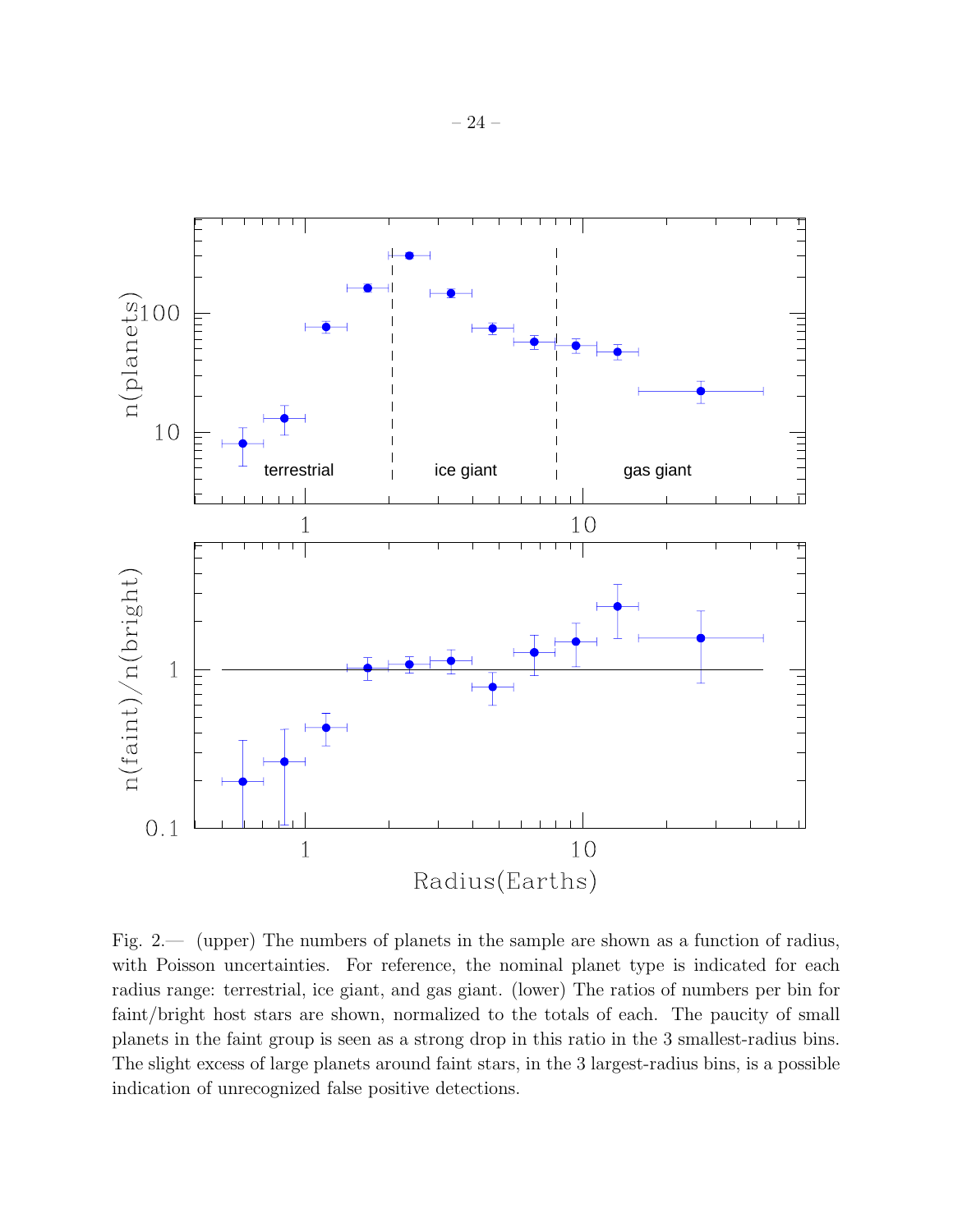

<span id="page-24-0"></span>Fig. 3.— (upper) The numbers of planets detected in each period bin in the sample are shown, with Poisson uncertainties. For reference, the nominal period ranges are indicated: for  $P < 3$  days, the sample is complete, so the apparent drop-off is astrophysical in origin; for  $3 < P < 42$  days, the sample is also complete; for  $P > 42$  days, the sample is not complete, and may be biased, so the drop-off is likely an artifact. (lower) The ratios of numbers for faint/bright host stars are shown, normalized to an average of unity. Within the completely-sampled range  $(P < 42$  days), there does not appear to be any bias from faint targets compared to bright ones. However the apparently systematic trend toward a relatively smaller number of long-period planets around faint targets, compared to bright ones, is a possible bias at the  $1\sigma$  level.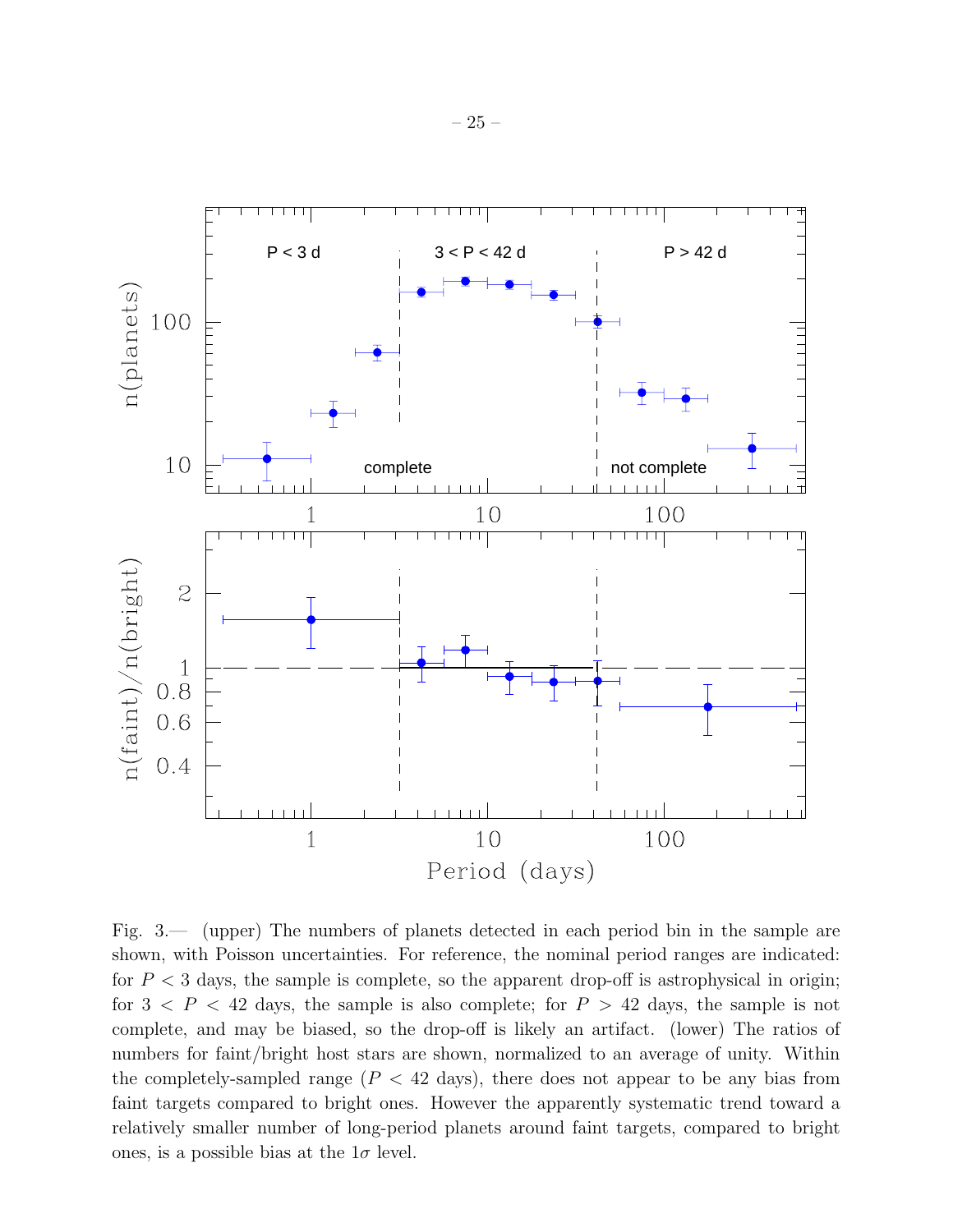

<span id="page-25-0"></span>Fig. 4.— The period and radius of Kepler planets in the sample, around bright stars, are plotted. The lower right corner is relatively empty, probably owing to low SNR there, not because small planets are absent from long periods. The upper left corner is relatively sparse, in spite of an expected high SNR there, implying a deficit of large planets on shortperiod orbits. The left side of the diagram is relatively empty owing to an apparent paucity of planets of all sizes at periods less than 3 days. The right side of the diagram is not completely sampled in the current database, so should be ignored here.